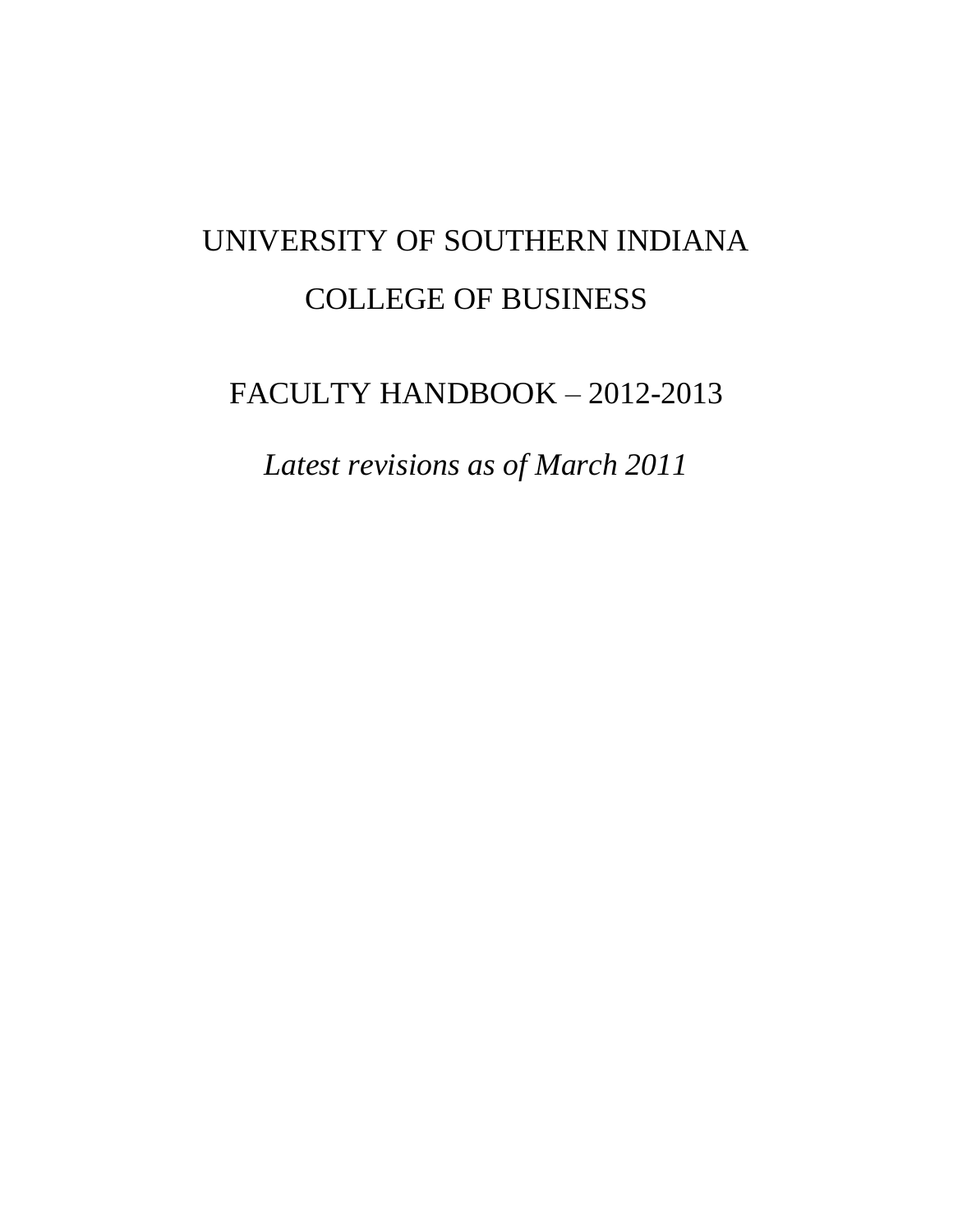#### **PREFACE**

All College of Business faculty are encouraged to become familiar with the practices, policies, rules, regulations, and procedures described in the University of Southern Indiana Handbook. This College of Business Faculty Handbook is a supplement. It is designed to inform College of Business faculty about policies and practices specific to the College of Business. The University and the College of Business reserve the right to change any policy or practice through appropriate processes.

#### <span id="page-1-0"></span>TABLE OF CONTENTS

| LONG TERM GOALS OF THE COLLEGE OF BUSINESS                |                 |
|-----------------------------------------------------------|-----------------|
| <b>COLLEGE OF BUSINESS VISION &amp; MISSION STATEMENT</b> | $\frac{3}{2}$   |
| <b>COLLEGE ORGANIZATION AND GOVERNANCE</b>                | $\overline{3}$  |
| <b>COLLEGE OF BUSINESS BYLAWS</b>                         |                 |
| <b>OBJECTIVES AND STANDARDS</b>                           | $\frac{4}{8}$   |
| ANNUAL EVALUATIONS                                        | <u>13</u>       |
| <b>STUDENT EVALUATIONS</b>                                | 20              |
| <b>COLLEGE OF BUSINESS SYLLABUS GUIDELINES</b>            | 21              |
| <b>FACULTY DEVELOPMENT POLICIES</b>                       | $\overline{22}$ |
| <b>RECOGNITION OF FACULTY</b>                             | 24              |
| <b>CURRICULAR CHANGES</b>                                 | 27              |
| RECRUITMENT AND SELECTION POLICY                          | 28              |
| <b>TRAVEL SUPPORT POLICY</b>                              | $\overline{29}$ |
| REAPPOINTMENT GUIDELINES AND PROCEDURES                   | 31              |
| TENURE GUIDELINES AND PROCEDURES                          | 32              |
| PROMOTION GUIDELINES AND PROCEDURES                       | 33              |
| DEPARTMENTAL PERSONNEL COMMITTEES                         | 34              |
| <b>COLLEGE OF BUSINESS BOARD OF ADVISORS</b>              | 35              |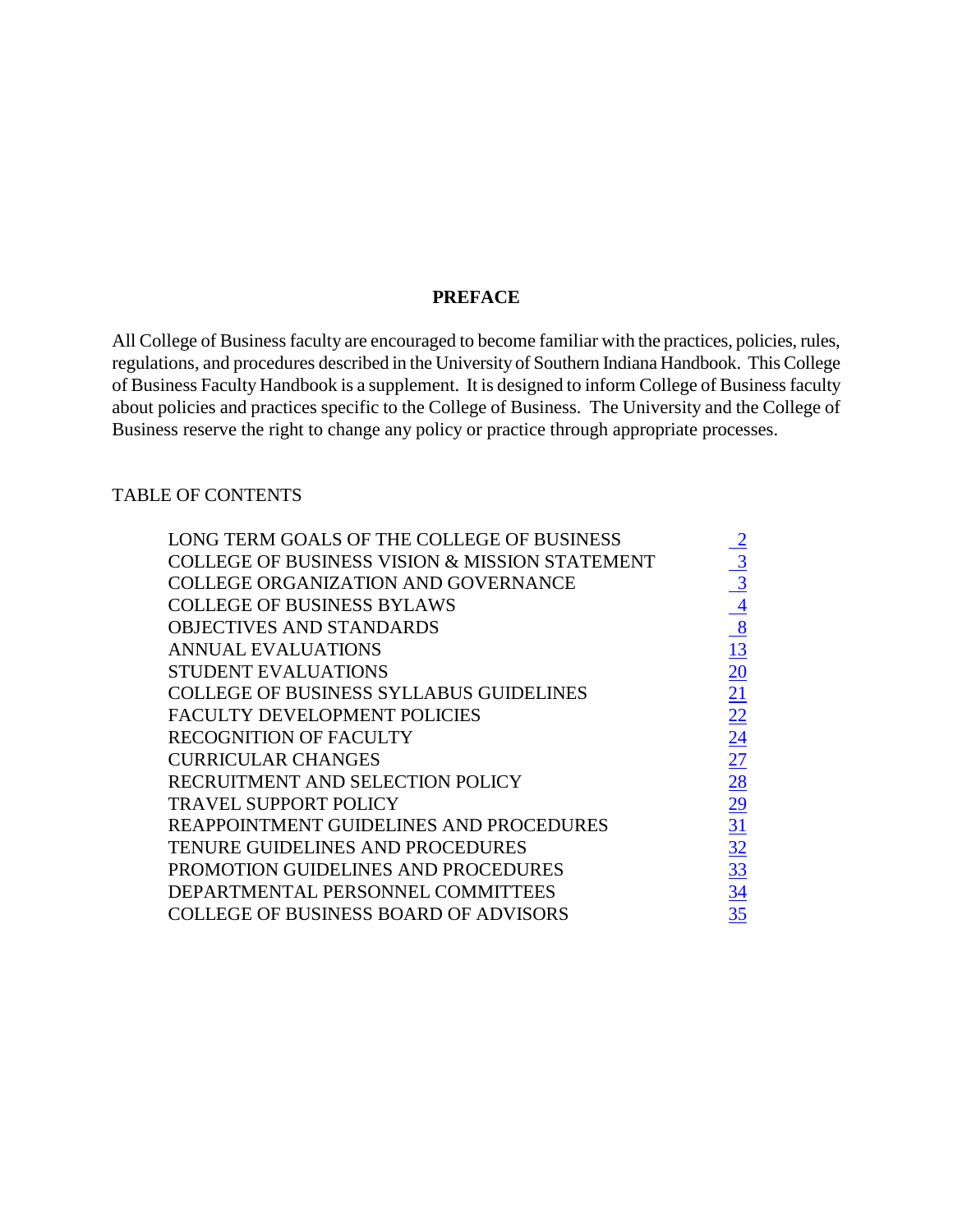#### <span id="page-2-0"></span>LONG-TERM GOALS OF THE COLLEGE OF BUSINESS

*[\(return to Table of Contents\)](#page-1-0)*

The University Of Southern Indiana College Of Business is committed to becoming the leading educational institution in the economic development of Southwestern Indiana and the Tri-State Region.

The College of Business seeks to become the college of choice for the most able high school graduates in Southwestern Indiana.

The College of Business seeks to become the preferred source of professionally trained employees for employers in the Tri-State region and a respected source of employees for employers throughout the Midwest.

The College of Business seeks to become a sought-after source of business and economic information and expertise for the business community in the Tri-State region.

The College of Business is committed to achieving leadership and quality through continuous improvement and comprehensive program evaluation.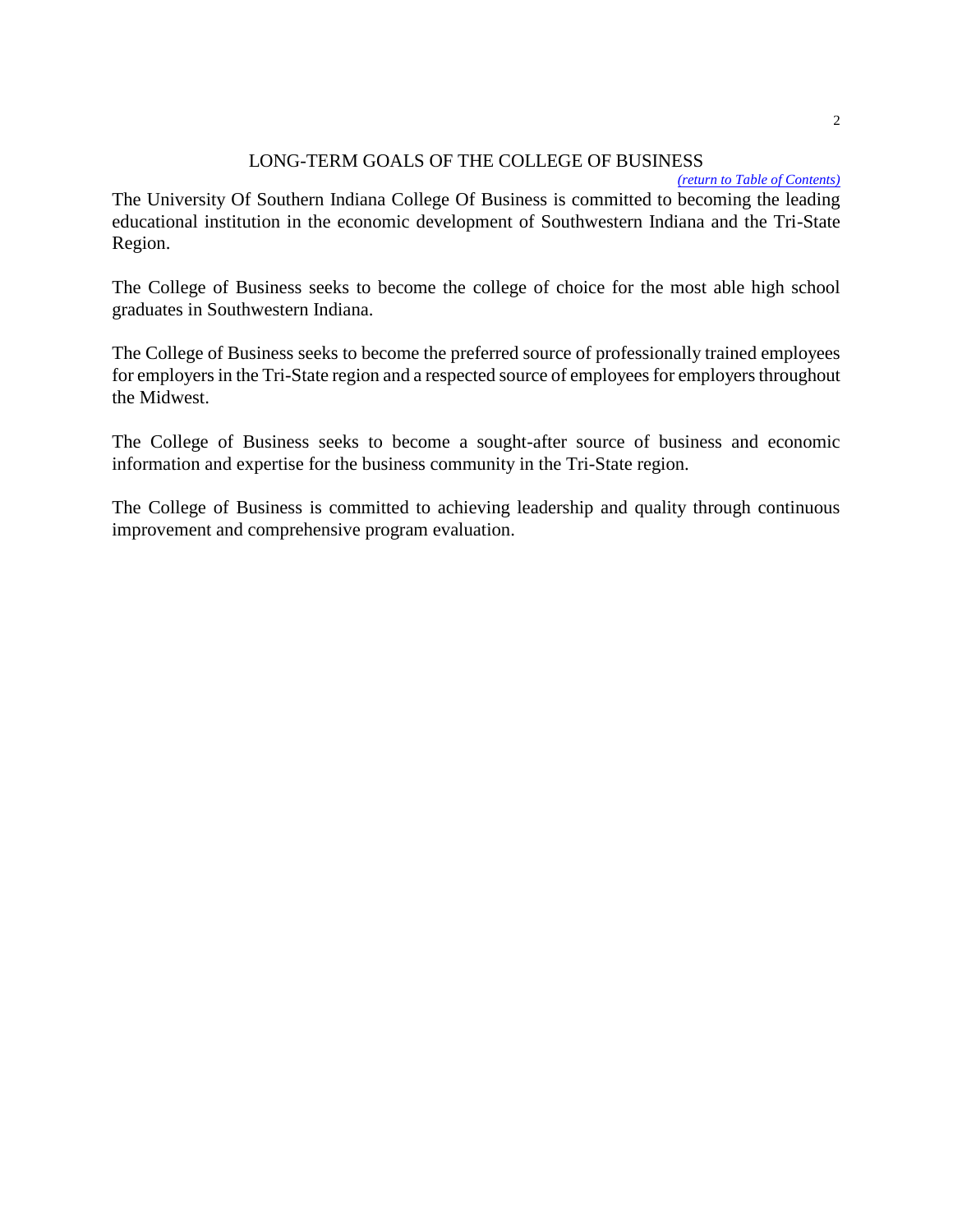#### <span id="page-3-0"></span>COLLEGE OF BUSINESS VISION AND MISSION STATEMENT

*[\(return to Table of Contents\)](#page-1-0)*

#### VISION STATEMENT

Our vision is to provide a premier learning experience in business that emphasizes an entrepreneurial mindset which involves innovative thought and openness to new ideas.

#### MISSION STATEMENT

Our mission is to place the student at the center of our college's educational activities, both inside and outside the classroom. We are committed to offering a value-driven business education that provides personalized attention, enhances lifelong learning, values creativity and innovation, ensures an interactive learning experience, and nurtures social responsibility and integrity.

This, in part, will be accomplished by faculty who are actively engaged in research that will bring current and relevant knowledge to the curriculum. Consistent with our emphasis on teaching, our research will focus primarily on applied and pedagogical issues. In addition, the college embraces service that is responsive to the evolving needs of our stakeholders.

#### <span id="page-3-1"></span>COLLEGE ORGANIZATION AND GOVERNANCE

*[\(return to Table of Contents\)](#page-1-0)*

The University of Southern Indiana is a public, state-supported institution, under the general control of a board of trustees, known and designated as the University of Southern Indiana Board of Trustees.

Faculty Governance is assured through a Faculty Senate and Faculty Constitution. The Faculty Constitution is on pages I. 2-14 of the university handbook. The College of Business faculty have adopted formal by-laws which describe the governance of the College of Business. The by-laws follow this section.

The Faculty Constitution and the College of Business By-Laws are intended to provide for due process, representative governance, and systematic, collegial consideration of curricular matters; academic standards; student conduct and discipline; faculty welfare, conduct and discipline; the library; promotion and tenure decisions; administrative appointments; and other policy matters affecting the university and its mission.

The College of Business is organized into three departments; Accounting and Finance; Economics and Marketing; and Management and Information Sciences. Each department has a chairperson and a "supplies and expenses" budget administered by the chairs, which covers printing, telephones, mailings, and travel. Department chairpersons receive 1/4 release time for administrative functions.

The Dean is assisted by an Associate Dean who directs the MBA program, is the fiscal officer for the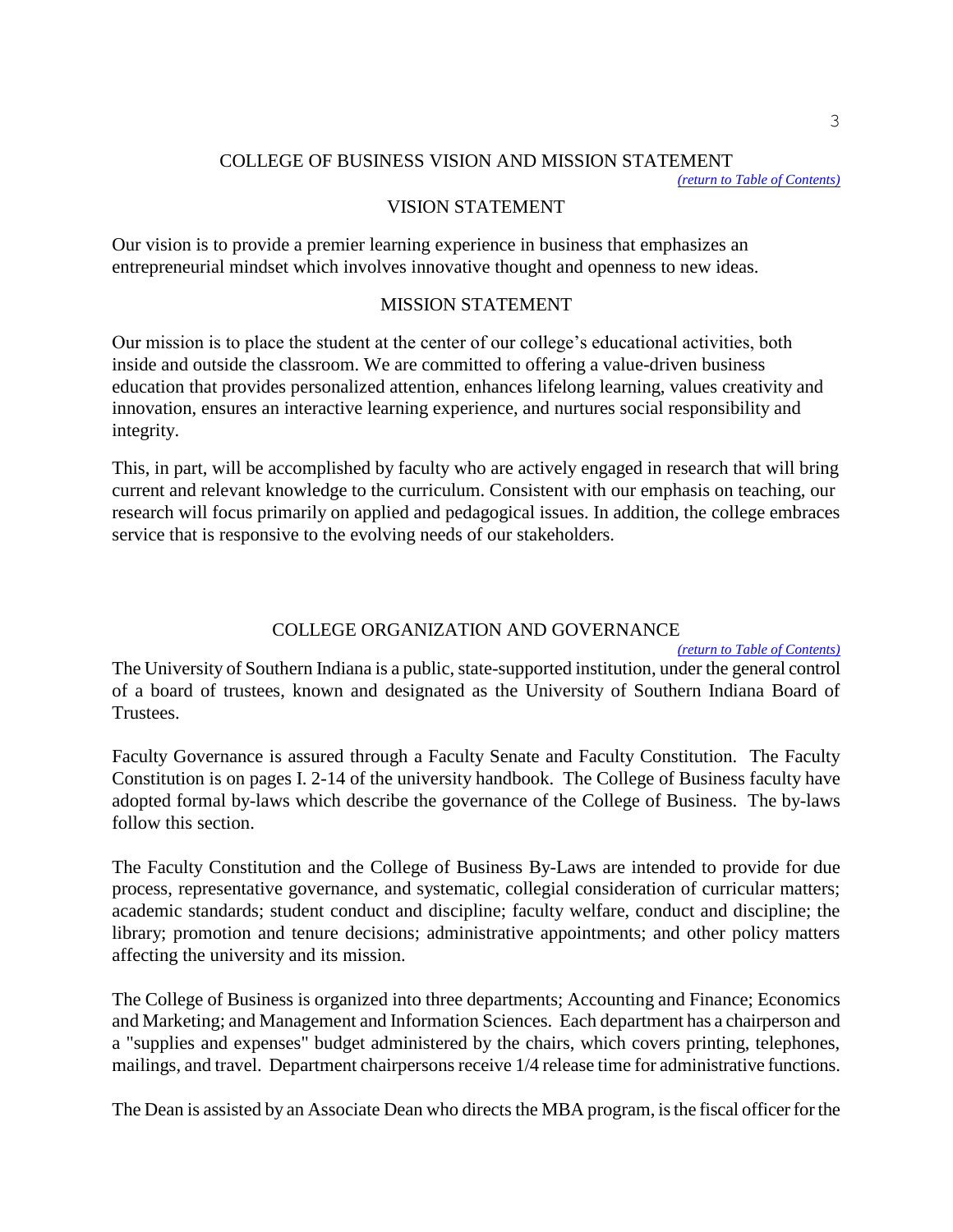College, and carries out special projects. The Associate Dean's time is assigned 3/4 to administration and 1/4 to faculty responsibilities. The Assistant Dean supervises advising, scheduling, and undergraduate students on academic probation. The Assistant Dean's time is 1/4 administration and 3/4 faculty responsibilities.

#### <span id="page-4-0"></span>COLLEGE OF BUSINESS BYLAWS

*[\(return to Table of Contents\)](#page-1-0)*

#### FACULTY OFFICERS

The faculty officers of the College of Business will serve as a coordinating body for College standing committees. Their other duties include calling for College of Business faculty meetings and planning social events.

The College of Business will have two faculty officers: a Chairperson and a Secretary. The faculty officers will serve for a term of one academic year. A faculty member may serve as an officer for up to three consecutive years.

Faculty officers are to be elected on an at-large basis during the final College meeting of the academic year. Voting rights are held solely by full-time faculty members within the College of Business, and votes are to be cast by secret ballot. A candidate for faculty officer must be a tenure track faculty member who is currently employed in a full-time teaching position within a department of the College of Business. A faculty member who serves as a department chairperson may not simultaneously serve as a faculty officer. In order to be nominated, a prospective candidate must present to the Secretary of the faculty a petition signed by at least six full-time members of the College faculty prior to the final College meeting of the academic year.

#### COLLEGE MEETINGS

College meetings may be initiated in one of three ways: (a) the Dean of the College of Business can call for a meeting at any time; (b) the Chairperson of the College of Business faculty can request the Dean to call for a meeting; and (c) the College of Business faculty can petition the Dean for a meeting. Said petition will require the signatures of at least four full-time faculty members.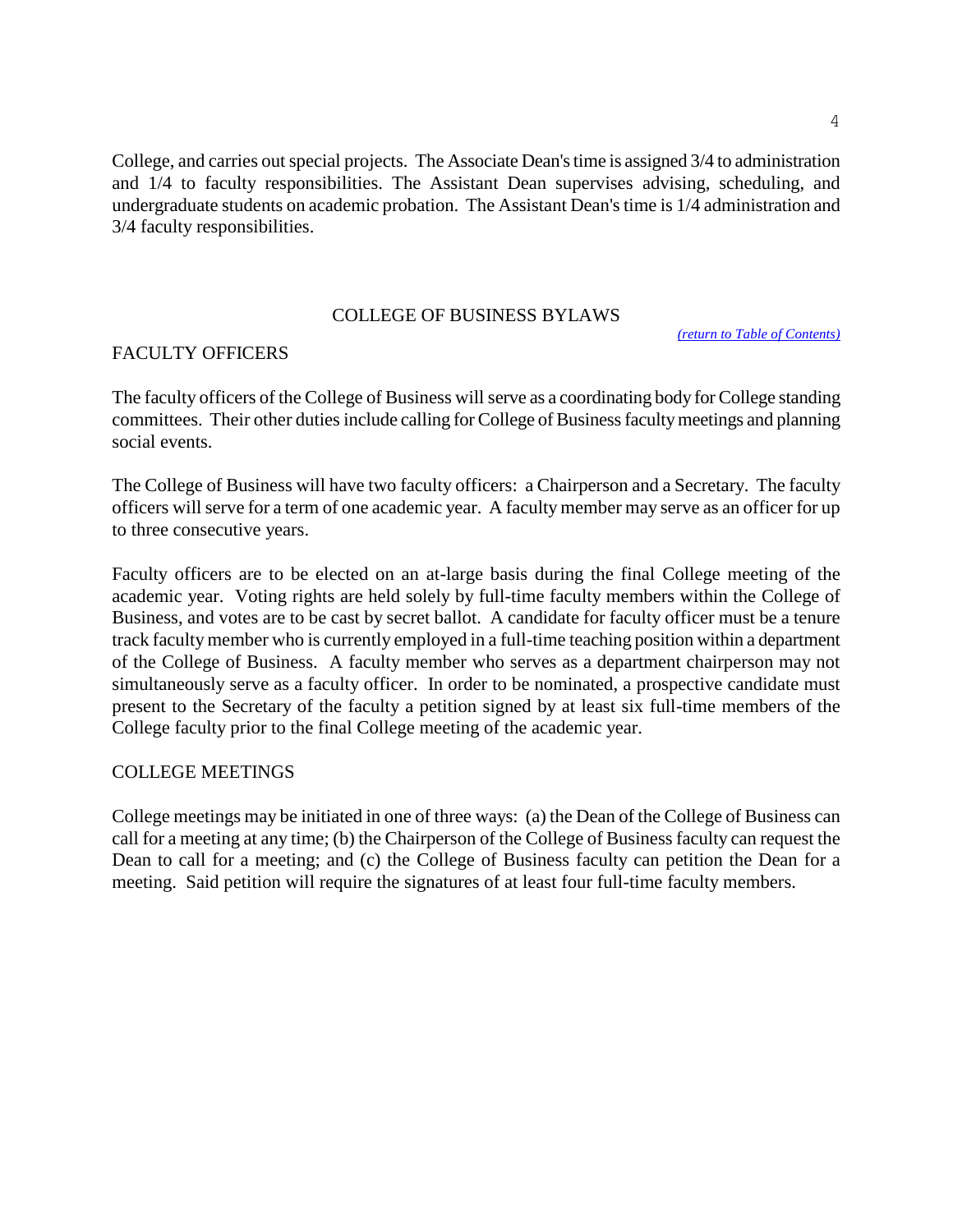#### **COLLEGE OF BUSINESS GOVERNANCE STANDING COMMITTEES NOVEMBER 2010**

# **1. Teaching, Learning Assessment and Curriculum Committee**

#### **A. Membership**

The committee will be comprised of one full-time faculty member representing each department and one representatives at-large elected by the College of Business faculty, plus the Assistant Dean, the Assessment Coordinator, and the representative to the University Curriculum Committee serving as ex-officio members.

#### **B. Responsibilities**

The committee will serve in an advisory capacity to the Dean on all undergraduate curriculum policies and practices including, but not limited to, existing program and course modifications, new course development and program development. The committee will review and modify the college's learning outcomes assessment plan. The committee will identify and promote pedagogical best practices and responsibilities in the learning process. In addition, the committee is responsible for instructional resource support.

#### **2. Promotion & Tenure Committee**

# **A. Membership**

The committee will be comprised of one full-time tenured faculty member representing each department and one full-time tenured representative at-large elected by the College of Business faculty, with the representative to the University Promotions Committee serving as an ex-officio member. All four committee members should come from different disciplines.

# **B. Responsibilities**

The committee will evaluate and make recommendations on all College of Business faculty applications for promotion, tenure, reappointment, and sabbatical leaves. In addition, the committee will serve in an advisory capacity to the Dean on all policies and procedures regarding such decisions.

# **3. Graduate Committee**

# **A. Membership**

The committee will be comprised of one full-time graduate faculty member representing each department and one full-time graduate faculty representative at-large elected by the College of Business faculty, plus the graduate program director(s) and the Assessment Coordinator serving as ex-officio members.

# **B. Responsibilities**

The committee will serve in an advisory capacity to the Dean related to graduate programs and their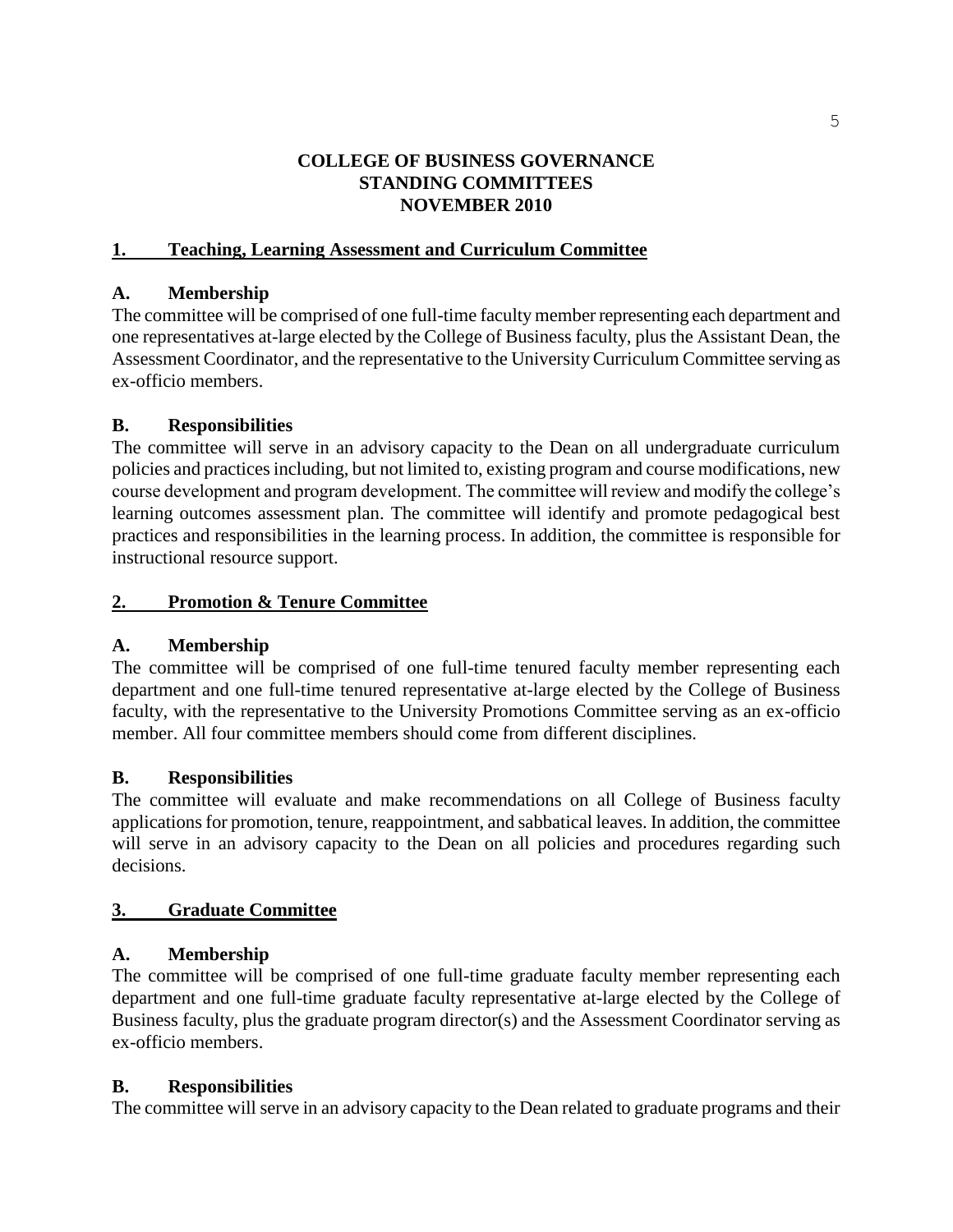assessment. Responsibilities include, but are not limited to, graduate program policies, curriculum, faculty graduate status, program viability, student appeals, and the identification and promotion of responsibilities in the learning process.

# **4. Faculty Affairs Committee**

# **A. Membership**

The committee will be comprised of one full-time faculty member representing each department and one full-time faculty representative at-large elected by the College of Business faculty, plus the Faculty and Student Awards Coordinator serving as an ex-officio member.

# **B. Responsibilities**

The committee will serve in an advisory capacity to the Dean related to faculty activities within the College of Business. Responsibilities include but are not limited to policies and/or programs relating to faculty governance, faculty development, and faculty awards. In addition, the committee is responsible for the enhancement of the research environment within the College including the identification of important resources for conducting research.

# **5. Student Affairs Committee**

# **C. Membership**

The committee will be comprised of one full-time faculty member representing each department and one full-time faculty representative at-large elected by the College of Business faculty, plus the Faculty and Student Awards Coordinator serving as an ex-officio member.

# **D. Responsibilities**

The committee will serve in an advisory capacity to the Dean related to student activities within the College of Business. Responsibilities include but are not limited to policies and/or programs relating to faculty-student connections outside the classroom, student advising, and student awards.

# **6. Strategic Planning Committee**

# **A. Membership**

The committee will be comprised of one full-time faculty member representing each department, one full-time faculty representative at-large elected by the College of Business faculty, and the Faculty Chair, plus the Associate Dean and Dean serving as ex-officio members.

# **B. Responsibilities**

The committee will serve in an advisory capacity to the Dean related to strategic planning, implementation, and related resources. Responsibilities include, but are not limited to, review, modification, and coordination of the College's strategic planning and implementation processes, as well as ensure integration of budgeting and planning.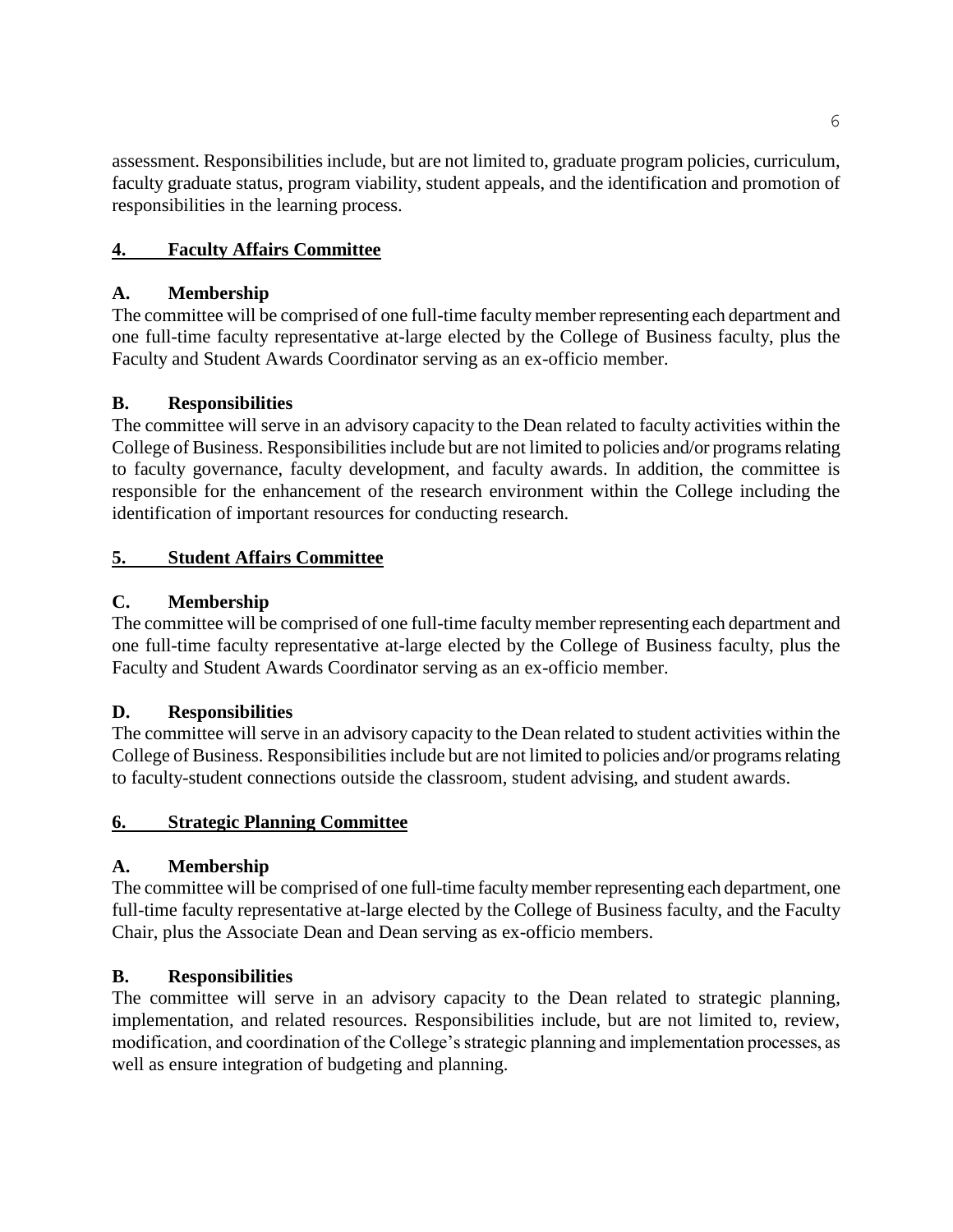#### (Bylaw changes on elections approved by faculty, March 2011)

#### Elections

Candidacy for standing committee membership is open to all faculty members who are employed on a full-time contractual basis within the College of Business, excluding deans and department chairpersons. The nomination and election of departmental representatives should be done at the departmental level, whereas the nomination and election of an at-large representative is done at the college level. To nominate a faculty member for a committee or an at-large position, the nominator should inform the potential nominee ahead of the election. The nominee should seek information about the function of that committee and the current member(s) on that committee. This gives the potential nominee a better understanding of the committee. Self-nomination is also allowed. After the nominator has received permission from the nominee, then the name of the nominee or the name of the self-nominee is submitted to the departmental chair if it is for electing representatives serving on the COB committees, or to the Faculty Chairperson if it is for electing at-large members serving on the COB committees.

Voting on departmental representatives to standing committees is the sole province of faculty members who are employed on a full-time basis within the respective academic departments.

Elections for representatives to the standing committees must be conducted in the spring semester of each year for representatives who will serve as committee members in the following academic year.

Department chairpersons must provide the Secretary of the faculty with the names of the elected department representatives by the end of the spring semester. To the extent that this responsibility is not carried out, the affected department(s) will forfeit the right to be represented on the respective committee(s).

#### **Reporting**

Committee chairpersons must report to the College of Business faculty on committee activities during the academic year. This report should be made during the final College meeting of the academic year.

Standing committees should distribute minutes of meetings to all members of the College of Business faculty in a timely manner.

Committee members are expected to keep their departmental colleagues informed of committee activities and seek their guidance.

#### AMENDMENTS

The College of Business Bylaws can be amended by a simple majority vote of the College's full-time faculty.

<span id="page-7-0"></span>Revised 10/26/05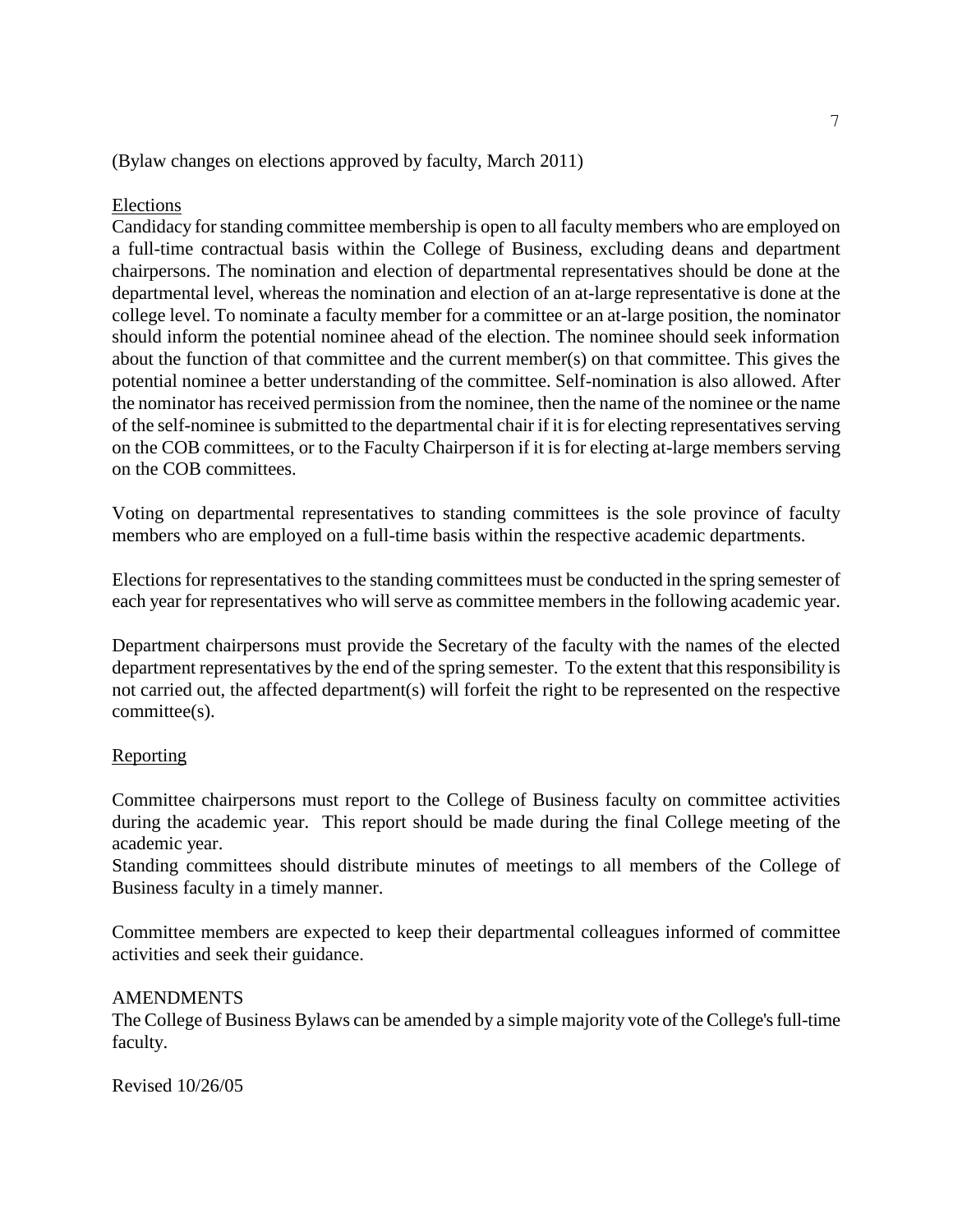#### OBJECTIVES AND STANDARDS

#### *[\(return to Table of](#page-1-0) Contents)*

Objectives and standards for teaching, research, and service have been established to guide the efforts of faculty members in directions that are consistent with the mission of the College of Business and with the manner in which faculty members will be evaluated for purposes of reappointment, promotions, tenure, and merit pay.

#### TEACHING OBJECTIVES AND STANDARDS

The mission of the University of Southern Indiana College of Business is to provide general business and accounting education to students primarily from the Tri-State region. The college also has a mission to prepare students to contribute to the economic, educational, and social development of this region.

#### **OBJECTIVES**

To accomplish our mission, we have objectives in knowledge, skills, and attitudes. Our students should have knowledge of the broad range of business topics included in our curriculum. Our students should be skilled in decision making, oral and written communication, leadership, and the ability to work in teams. Our students should also develop attitudes consistent with professional managers and educators. These would include a commitment to producing value for all stakeholders, a propensity for innovation, and an understanding of and commitment to ethical standards of professional conduct.

#### STANDARDS FOR EVALUATION

Evaluation of teaching performance will be based on multiple measurements including an assessment of methods, student evaluations, and outcome measurements. The Dean of the College of Business will direct the administration of the common student evaluation instrument. Individual faculty members are responsible for providing additional information to be used in evaluating teaching effectiveness.

Faculty members will be more positively evaluated if they use teaching methods that give the students the opportunity to perform tasks that help them build skills necessary to effective management. Some examples are writing reports, making oral presentations, problem-solving assignments, and team projects. The essential ingredients in these methods are the requirement for students to perform tasks similar to those they will perform in the workplace and that constructive feedback be given.

Student evaluations will be required every semester of all faculty in accordance with University and College of Business policies. Student evaluations will be administered in all classes taught in the fall and spring semesters. All faculty are encouraged to give short mid-course student evaluations during the semester for self-evaluation and course improvement.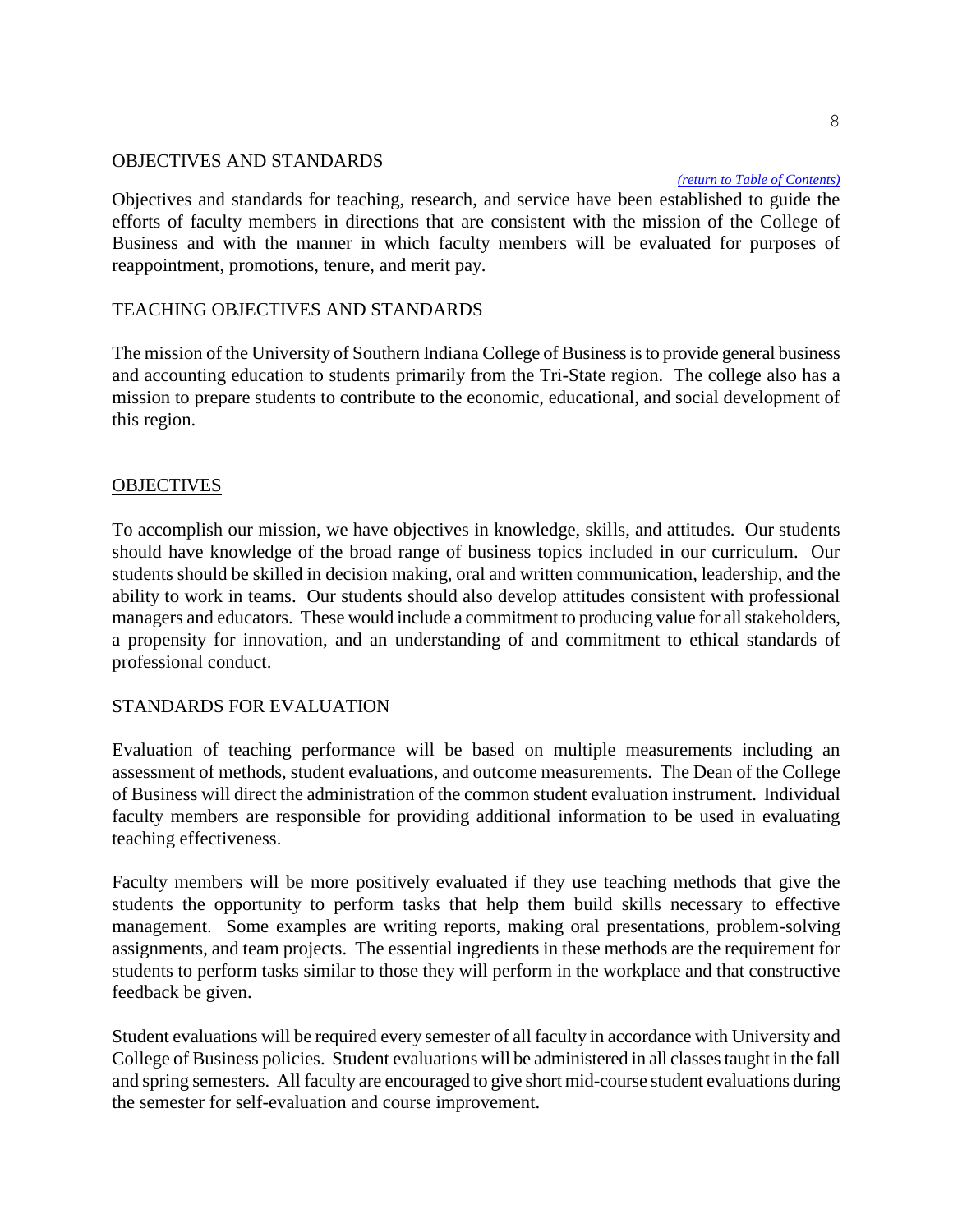Value-added or output measures are strongly encouraged. These can be pre-test/post-test results, scores on national tests, and completed student assignments. Instructor designed tests should have departmental approval for use in evaluating teaching effectiveness. Grading distributions for all classes will be considered for evidence of appropriate performance expectations and standards.

All faculty will be required to submit course syllabuses and examinations for all courses taught. Department Chairs will receive reports on all student evaluations administered during the previous year.

Faculty members are encouraged to submit a portfolio of materials representing their teaching objectives, methods and outcomes. Portfolio contents will differ from one faculty member to another but may contain such materials as a personal statement of teaching objectives and methods, observation reports by peers and department chairs, videotapes of teaching, results of informal midcourse student evaluations, unsolicited letters from former students, student handouts, graded student papers and assignments, and results of pre/post testing or other output tests.

Faculty members will be evaluated on the basis of evidence of successful teaching. This will include effective methods, challenging assignments, curricular or pedagogical innovations, student evaluations, and grading.

Accomplishment of the College's teaching mission requires curricular coordination and overall evaluation of student learning. The College's Teaching, Learning, Assessment, and Curriculum, and Graduate Committees are charged with assuring that the curriculum is designed to achieve objectives in knowledge, skills, and attitudes. The College's administration is charged with measuring achievement of our objectives through faculty evaluation and periodic administration of content and skill assessments. This information will be used by the faculty and administration for continuous improvement of student learning.

# RESEARCH OBJECTIVES AND STANDARDS

The mission of the University of Southern Indiana College of Business is to provide general business and accounting education to students of the Tri-State region. The College also has a mission to provide professional services and expertise to improve the welfare of this region and its people. Research is a necessary component in the development of faculty knowledge and skills required to carry out these missions.

#### OBJECTIVES AND PRIORITIES

Research leads to teaching that is better informed, better executed, and more current in its application of management theory. As a college with an emphasis on general business education at the undergraduate level, we have a primary interest in published, applied research. Our mission also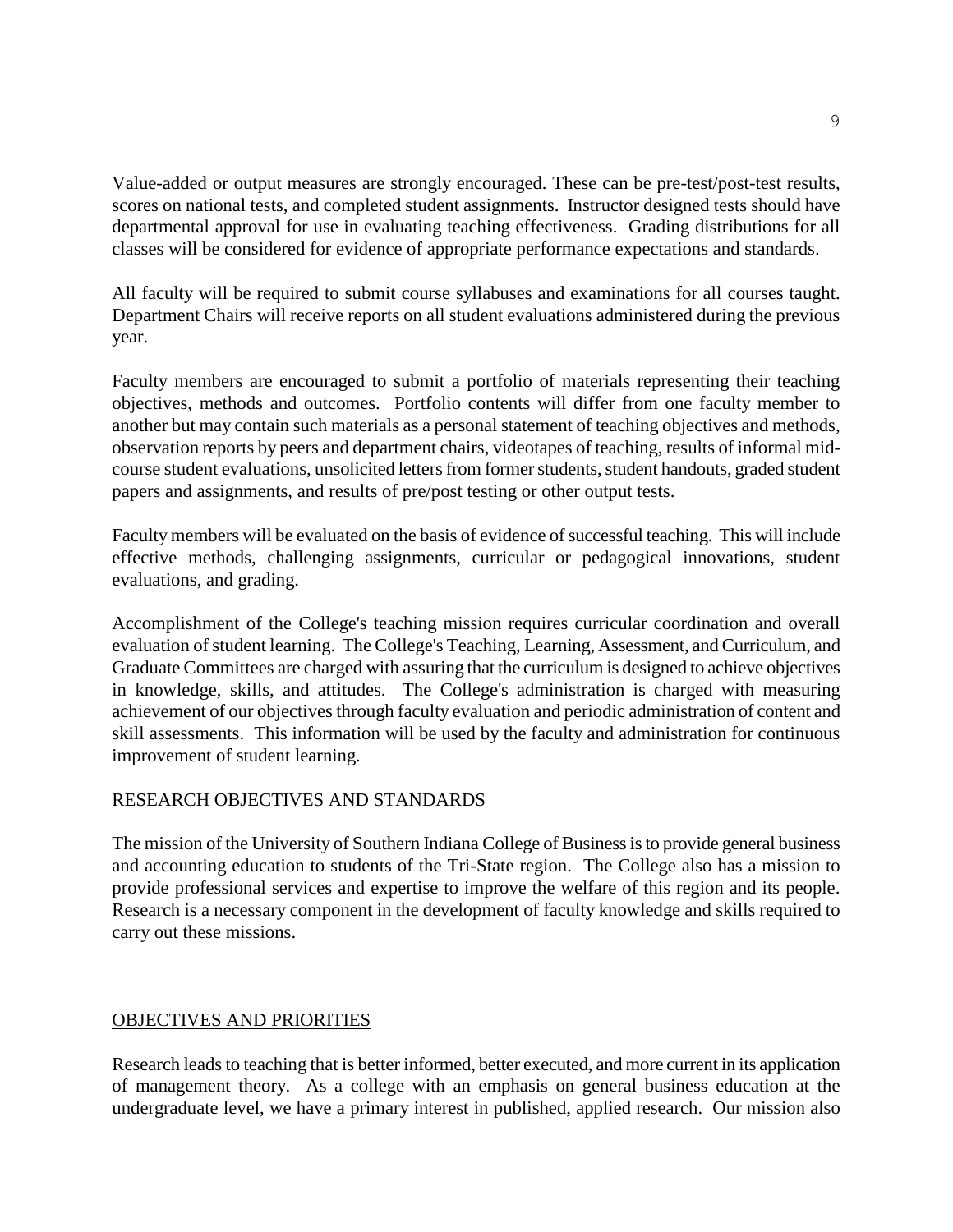requires that some faculty be engaged in research that can be applied to the development of this region. Our second priority is for research directed toward instructional development. We recognize the contribution that basic research makes to our disciplines; but in view of the College's mission and resources, it is our third priority.

Teaching competence is based primarily on extensive and current knowledge of the teacher's field of instruction and expertise in the application of that knowledge in businesses and other organizations. Research is the primary method by which faculty members develop this knowledge and expertise throughout their careers. Consequently, all faculty members should be engaged in research related to the application of knowledge in their field.

Research may also be directed toward instructional development. Such research is consistent with our mission as a teaching institution and may be a part of any faculty member's research efforts. For purposes of tenure and promotion, however, the total body of finished research should include some evidence of knowledge in one's field.

# STANDARDS FOR EVALUATION

Every academically-qualified faculty member must have an ongoing, validated record of professional activity and research that documents professional development. This activity should include written products, such as journal articles, conference proceedings, presentations, cases or other scholarly work produced at reasonable intervals.

- For annual evaluation or reappointment purposes, satisfactory performance would be one written product a year. In cases of extended projects, such as books or large-scale empirical studies, faculty members should be able to show work-in-progress so that department chairs can evaluate the work done over the previous year.
- For purposes of tenure and promotion to associate professor, satisfactory performance would be, on average, one product a year, with a minimum of three refereed journal articles in five years.
- For promotion from associate professor to professor, satisfactory performance would be on average, one product a year, with a minimum of four refereed journal articles beyond those that were considered in attaining the current rank. (Revised 6/2009)

Professionally-qualified faculty will have a higher teaching load than academically-qualified faculty and a correspondingly lower research requirement. Satisfactory productivity would be two publications every five years.

For purposes of tenure and promotion, research is evaluated over a fairly long period of time, five years or longer. A faculty member's research record should show evidence of development. For example, a faculty member might produce two or three conference papers relating to a topic area and culminate his or her study with a journal article. Annual performance reviews should be conducted with recognition that the evaluation cycle does not necessarily match the work cycle. Performance reviews should evaluate evidence of productivity in the context of past performance and work-inprogress.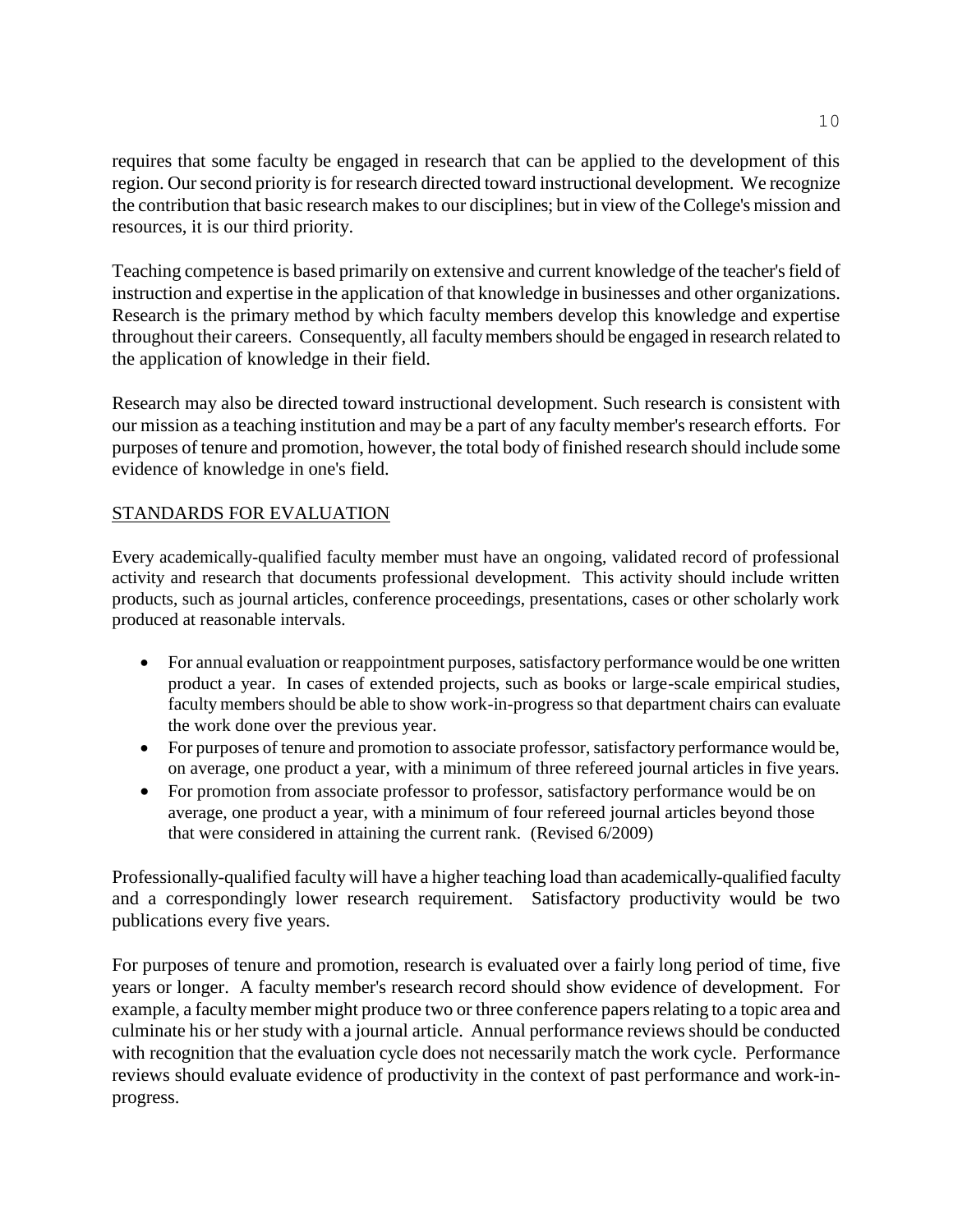Refereed journal articles are evidence of quality research. Publication of journal articles is necessary for professional mobility. While conference papers may report work-in-progress, journals require more well-developed ideas and methods. For these reasons, a faculty member being evaluated for tenure or promotion should have a consistent record of published refereed journal articles or equivalent publications which are clear evidence of professional competence.

The teaching load and resources available both limit the amount of time faculty members can devote to research and the scope of that research. Consequently, while we will encourage and applaud successful publications in the most selective journals with the widest audiences, our expectation is that most publications will appear in journals of moderate selectivity, journals for specialized audiences (including practitioner audiences), and journals which publish applied research. In cases where faculty members' research products are mainly conference proceedings, special scrutiny will be given to the level and selectivity of the conferences where presentations have been made.

Applied research that extends the boundaries of knowledge specific to the development of this region is consistent with the mission of the University. Furthermore, applied regional research contributes to faculty development. However, while such research is encouraged, it should not constitute any faculty member's total contribution to scholarship.

Faculty members presenting unrefereed, applied, regional research for evaluation must demonstrate that it is of high quality. The most direct method of demonstrating quality for unpublished applied research is providing the completed research product for evaluation by departmental, college, and university committees and administrators. Faculty members may also request that the Dean arrange for outside peer evaluation.

Since our primary interest is in faculty development, we encourage joint research, including crossdisciplinary research. Those whose major research output consists of collaborative research should document their individual contributions.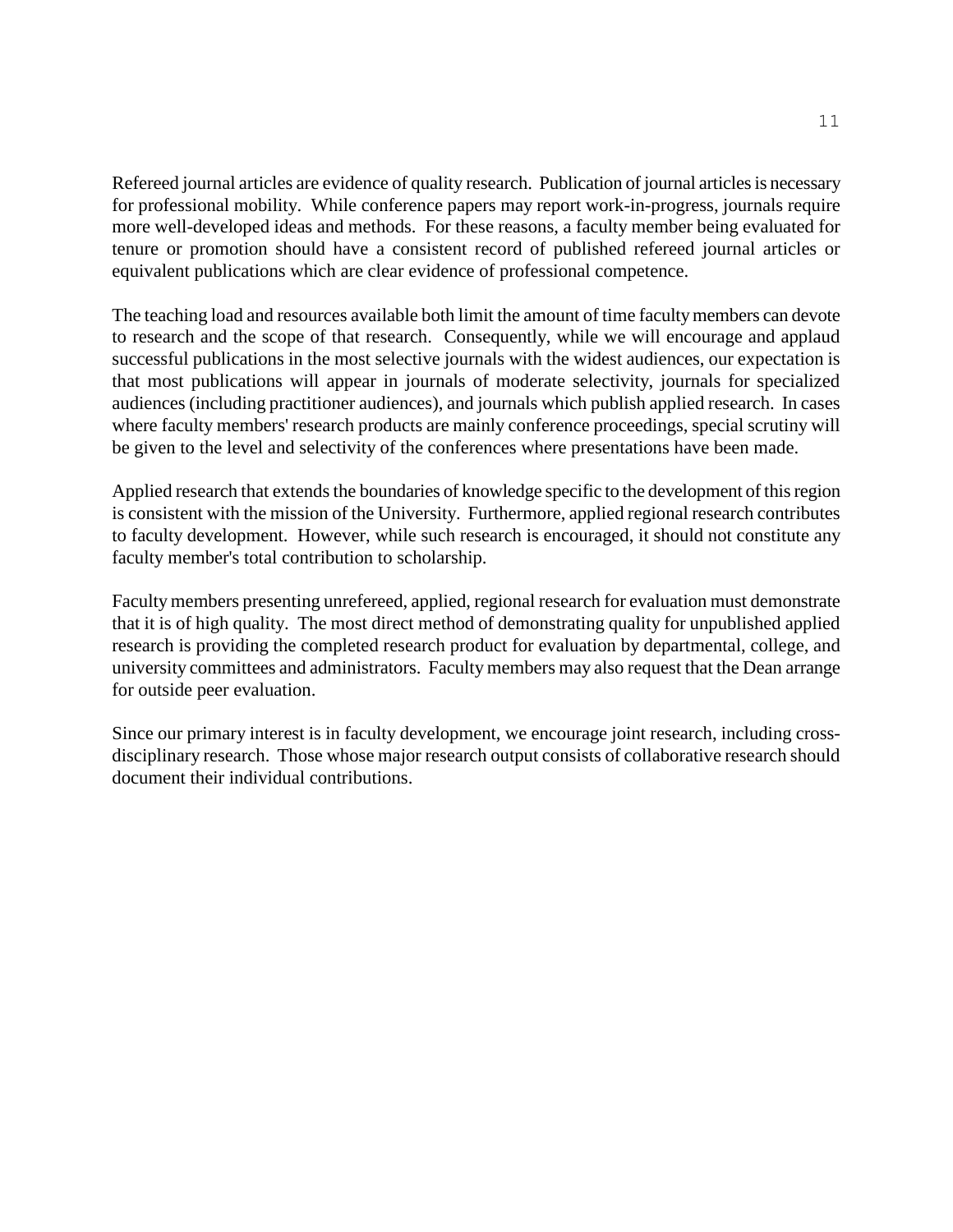#### SERVICE OBJECTIVES AND STANDARDS

The mission of the University of Southern Indiana College of Business is to provide general business and accounting education to students from the Tri-State region. The College also has a mission to provide professional services and expertise to improve the welfare of this region and its people. Faculty service activities should be directed primarily toward these ends.

# OBJECTIVES AND PRIORITIES

The standing committees of the faculty of the College of Business are essential to the accomplishment of our educational mission. Active participation in these committees and such adhoc committees as may be necessary to the College are a high priority of faculty members. In a similar manner, Department committees and University committees are necessary to our teaching mission; and it is important for College of Business faculty to participate in them.

The University of Southern Indiana is committed to service in the economic, cultural, and social welfare of the region. College of Business faculty are uniquely qualified for some aspects of this mission. Community service, especially community service in which the professional qualifications of business faculty members are employed, has a high priority.

Regional, national, and international professional organizations contribute to increasing knowledge, curricular innovation, and individual development. Professional activity on behalf of these organizations contributes to both our educational and service missions, and every faculty member is strongly encouraged to be an active participant in at least one professional organization.

# STANDARDS FOR EVALUATION

Over the period of years for which tenure and promotion decisions are made, every faculty member should be able to document service contributions to the College or University. Mere membership on committees is not sufficient evidence of contributions. Faculty members should be able to relate or demonstrate their individual contributions to the continued development of the College or University.

In addition to College or University service, all faculty members should be able to document at least one other area of community or professional service in which they have had an active role. Satisfactory performance requires both internal and external service activities. Excellent performance will be characterized by leadership roles in some of these service activities.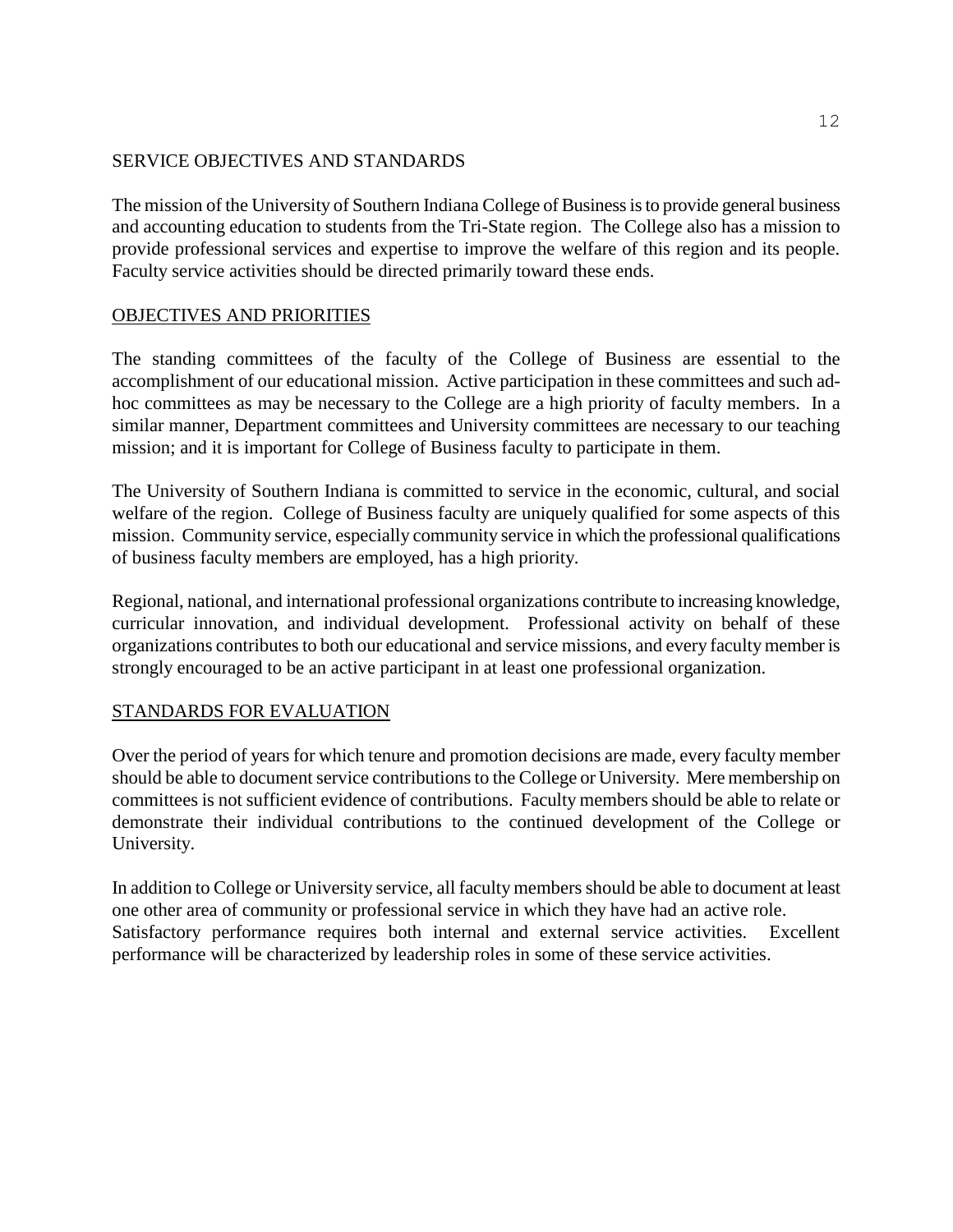#### <span id="page-13-0"></span>ANNUAL EVALUATIONS

*[\(return to Table of Contents\)](#page-1-0)*

All faculty members will develop an annual development plan in the Fall semester of each academic year. In addition, all faculty members will submit an annual report in the Spring semester of each academic year. Using both the annual plan and the annual report, all College of Business faculty will be evaluated annually by their department chairpersons. Chairpersons evaluate using the standards described in the previous section. The form on the following pages is used to communicate the evaluations and to serve as a permanent record of the evaluation.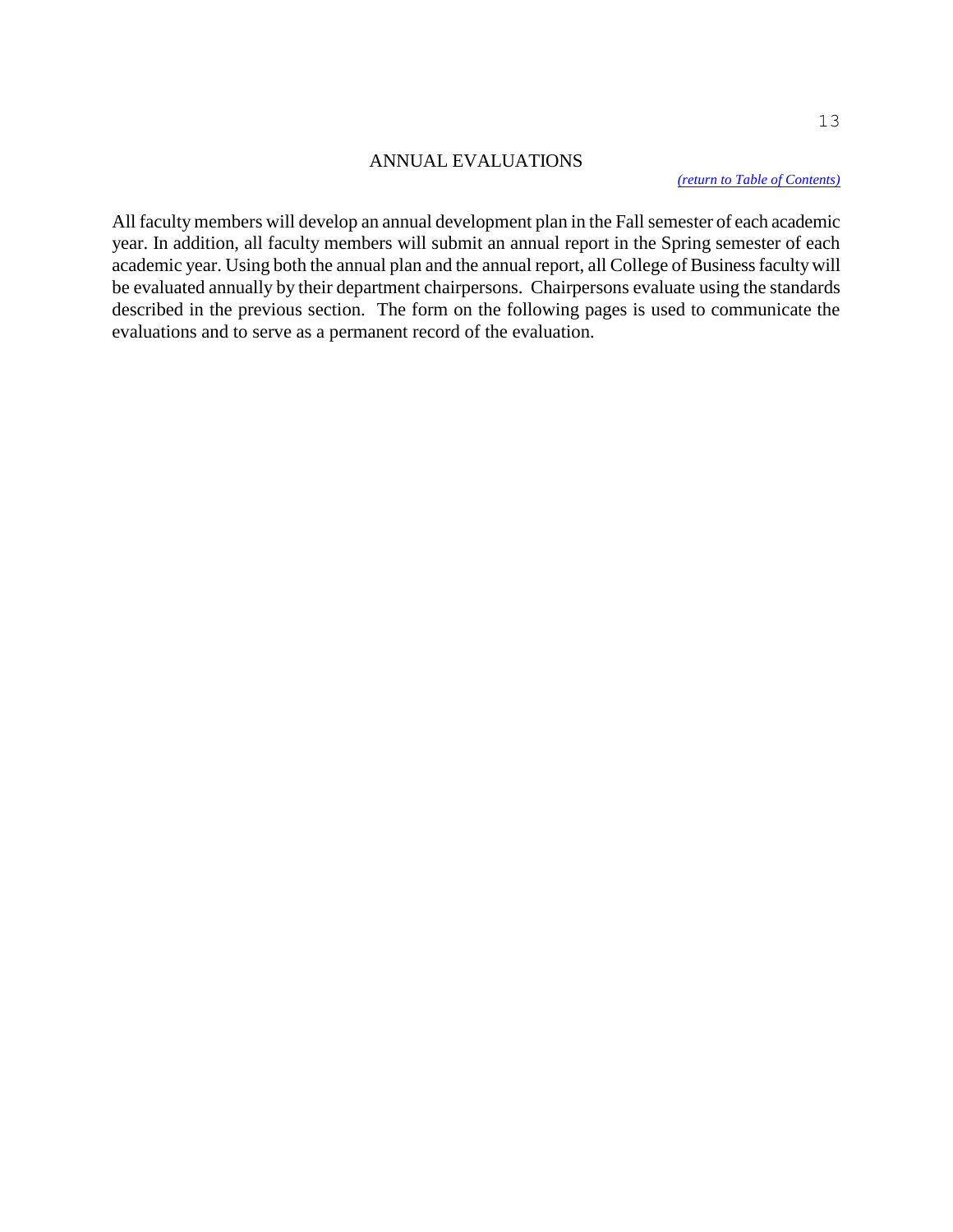#### COLLEGE OF BUSINESS EVALUATION FORM

| Name                             | Department           |
|----------------------------------|----------------------|
| Field                            | Rank                 |
| <b>Years of Credited Service</b> | <b>Tenure Status</b> |

#### **TEACHING**

Does the faculty member give students assignments, which are aimed at skill development? Describe the assignments.

What is your assessment of the faculty member's student evaluations? List areas of strength and weakness.

What other evidence is there of effective or ineffective teaching?

What is your assessment of the faculty member's effectiveness in assisting students on a one-on-one basis outside of class?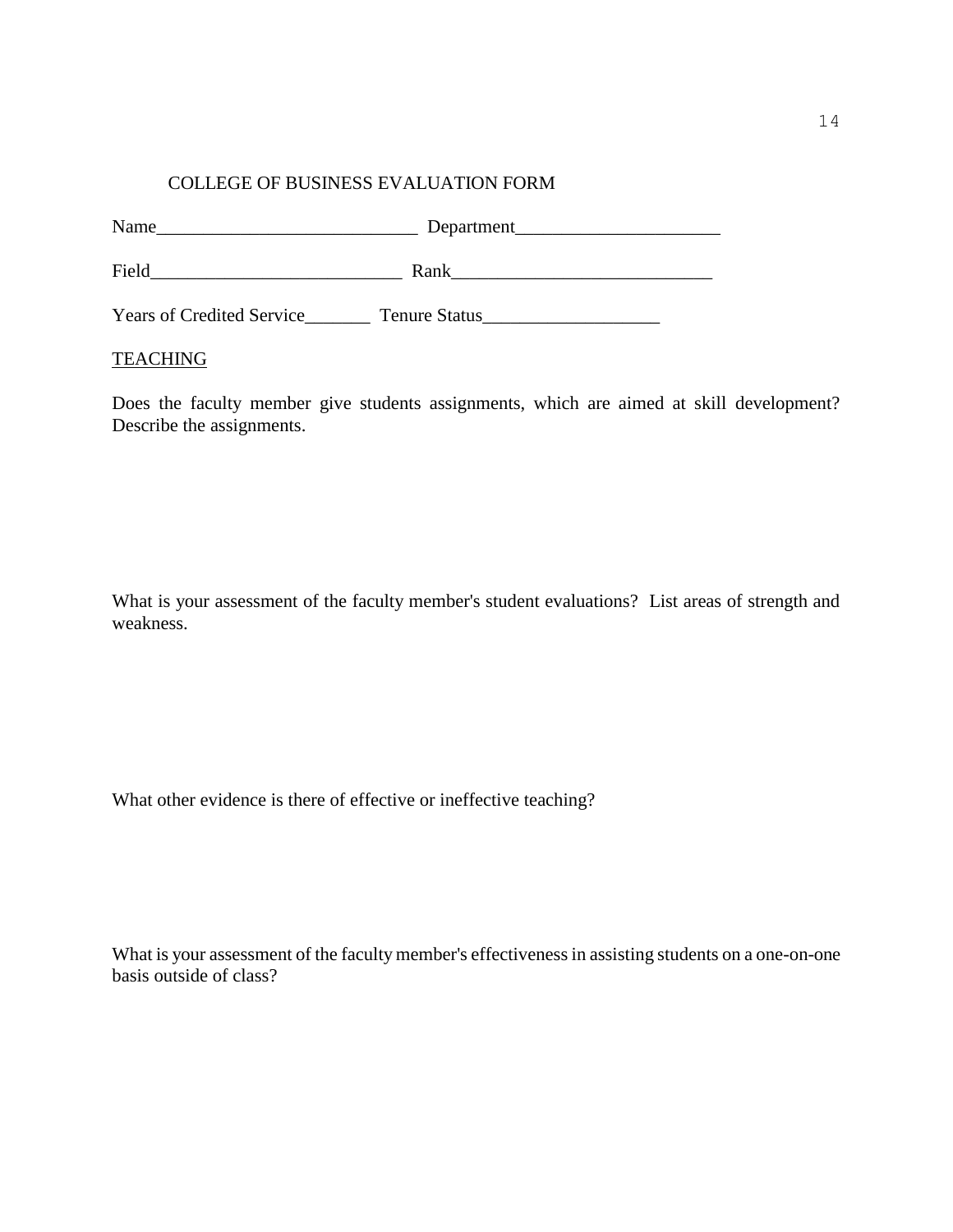Evaluate the faculty member's advising effectiveness in terms of availability and helpfulness.

What recommendations do you have for the faculty member to improve his or her effectiveness in teaching?

What is your overall evaluation of this faculty member's teaching?

Level  $5$   $\_\_$ Level  $4 \_$ Level  $3$   $\_\_\_\_\_\$ Level  $2 \_\_\_\_\$ Level 1

Level 5 is reserved for those faculty who are engaging the students in skill building activities, have at least some cafeteria student evaluations in which the majority of mean responses for both elective and required questions are at 3.7 or above, are available and effective in helping students outside of class, and are effective advisors.

Level 4 is to be given to those faculty who have strengths in at least two of the four areas of evaluation; skill building assignments, student evaluations, helping students, and good advising; and who are not seriously deficient in other areas. Performance at this level or above is expected of faculty being recommended for tenure or promotion.

Level 3 is to be given to those faculty who do not meet the standards defined in level 4, but who have strengths in at least one area and show improvement from past rating periods.

Level 2 is to be given to professors who have a serious deficiency in one or more of the areas of evaluation, or who do not have identifiable strengths in any of the areas, and who show no appreciable improvement from past rating periods. A serious deficiency in cafeteria student evaluations occurs when a majority of ratings in either elective or required questions have means below 3.0.

Level 1 is reserved for those faculty whose teaching performance is seriously deficient and who, in your opinion, if not tenured, should not be renewed because of poor performance in teaching.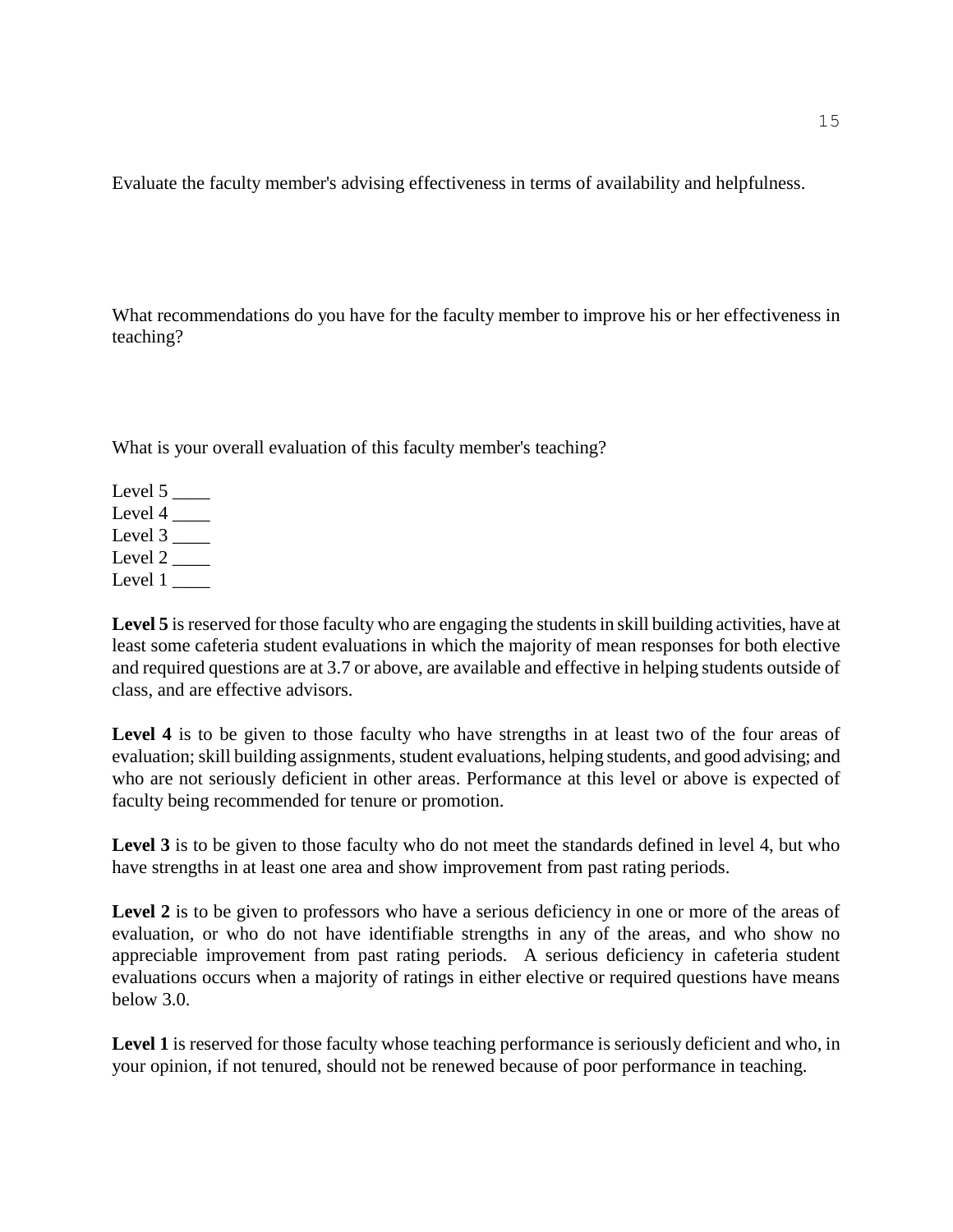#### RESEARCH

Does the faculty member have an active program of research? Describe that research program.

Does the faculty member show a high level of competence in scholarship, or is there evidence of continuous development? Describe how this high level of competence or continuous development has been demonstrated.

List the research products completed by the professor over the past year.

Describe other scholarly activities which have a bearing on your evaluation of the faculty member's research. Other activities include, but are not limited to, assisting colleagues in research, involving students in research, participating in professional organizations as a referee, discussant, track chair, or officer.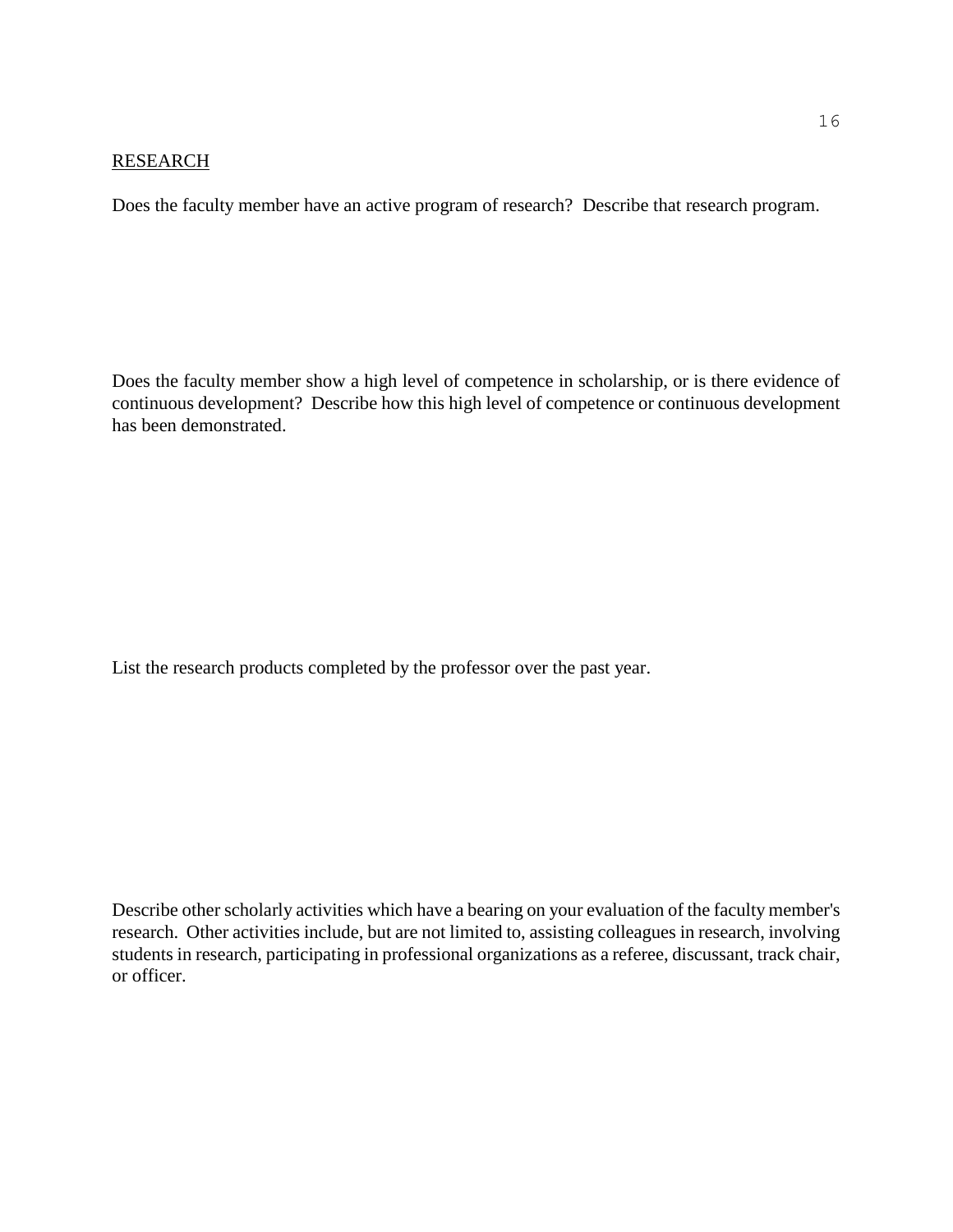What recommendations do you have for the faculty member to improve his or her effectiveness in research?

What is your overall evaluation of this faculty member's research?

Level  $5$   $\_\_$ Level  $4 \_\_\_\_\$ Level  $3$   $\_\_$ Level  $2 \_\_$ Level  $1$   $\qquad$ 

Level 5 is reserved for those faculty members whose research output has been two or more products over the past year, whose work shows evidence of quality or development through publication of at least one refereed journal article or equivalent publication during the past year, and who participate in the advancement of scholarship through some collegial activities.

**Level 4** is to be given to those faculty members who have produced at least one research product over the past year, who have shown development through submission of at least one article to a refereed journal during the past year, and who are participating in collegial scholarship activities. To be eligible for promotion or tenure, faculty members must perform at level 5 or 4 for most of the years which are under evaluation for the tenure or promotion decision, and have published at least two refereed journal articles or equivalent publications.

Level 3 is to be given to those faculty members who do not meet the standards of Levels 4 or 5, but who have produced some tangible research output during the past year.

Level 2 is to be given to those faculty members who can show evidence of research activity during the past year, but who have not published or presented a conference paper in that period.

Level 1 is reserved for those faculty who cannot demonstrate evidence of significant scholarly activity over the past year and who, in your opinion, if not tenured, should not be renewed because of lack of demonstrated effort in research.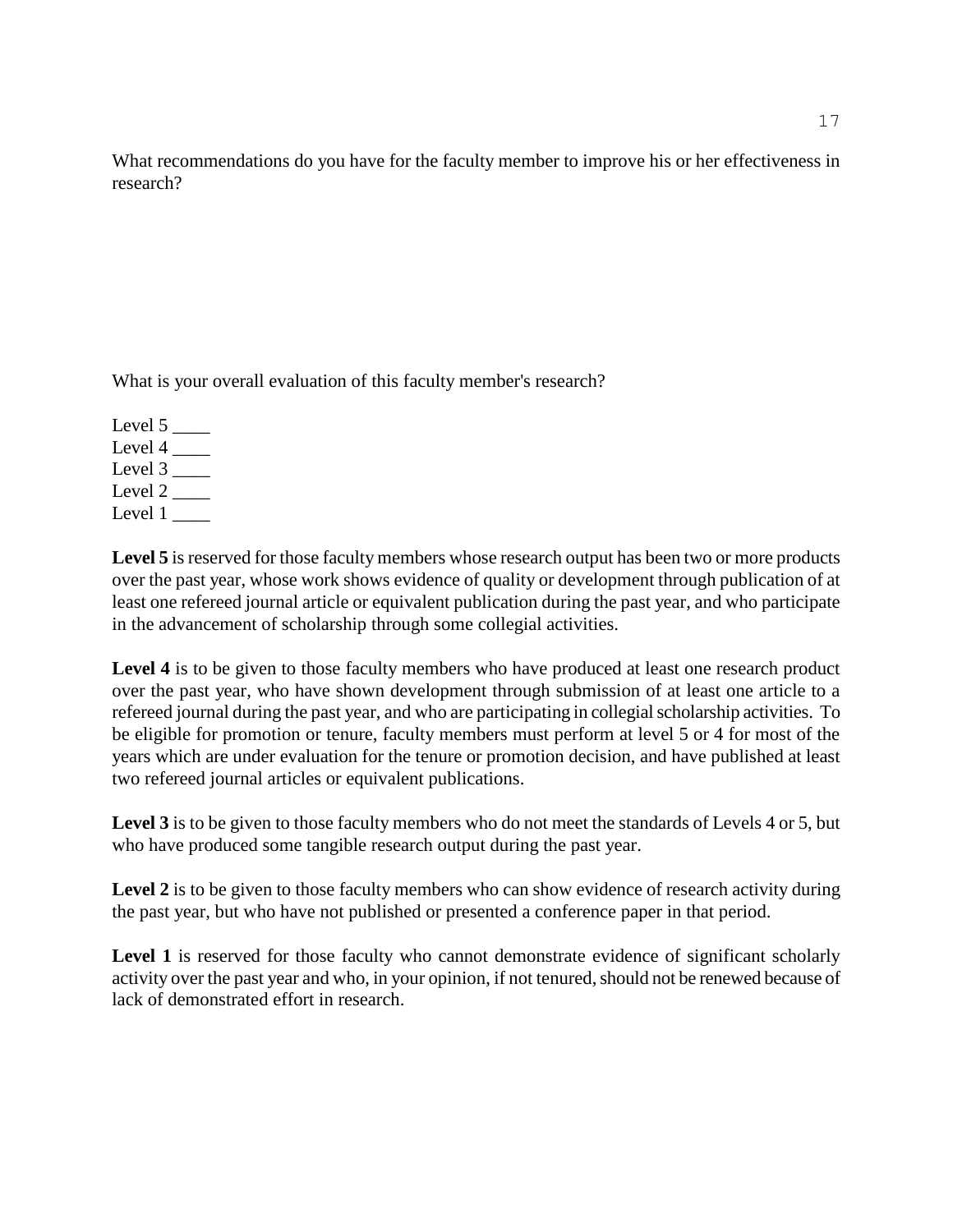#### **SERVICE**

Has the faculty member been a contributing member of College of Business or University committees over the past year? Describe those contributions.

Has the faculty member made professional contributions to benefit the welfare of the Tri-State region over the past year? Describe those contributions.

Has the faculty member participated in the activities of one or more professional organizations in her/his fields of teaching and research? List the organizations and activities.

Has the faculty member provided leadership in any of these activities? Please describe that leadership.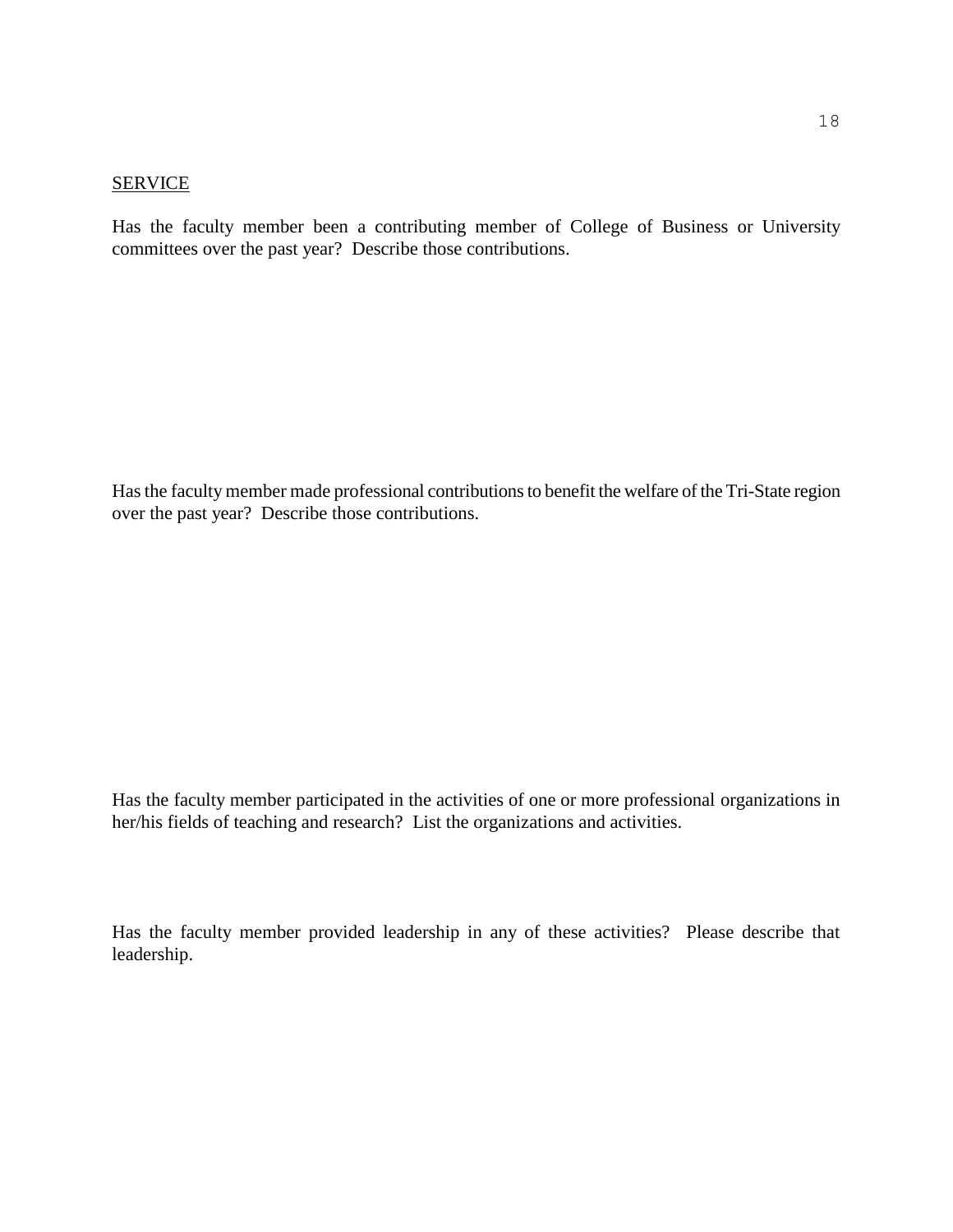What recommendations do you have for the faculty member to improve his or her effectiveness in service?

What is your overall evaluation of this faculty member's service?

Level  $5$   $\_\_\_\_\_\$ Level  $4 \_\_$ Level  $3$   $\_\_\_\_\_\$ Level 2 Level  $1 \_$ 

.

Level 5 is reserved for those faculty members who have made contributions in at least two of the three areas of service-- college or university, professional service to the community, or service to a professional organization--and who have clearly provided leadership in at least one of those areas.

**Level 4** is to be given to those faculty members who have made service contributions in at least two of the three areas, but have not provided leadership in any, or those who have been active in only one area but have provided leadership in that area.

Level 3 is to be given to those faculty members who have been active in only one area, and who have not been in leadership roles. Performance at this level or above is expected of faculty being recommended for tenure or promotion.

Level 2 is to be given to those faculty members who have no service record beyond College of Business committee work.

Level 1 is reserved for those faculty members who have no service record beyond College of Business committee work, and who have made little contribution to the committees on which they have served.

Department Chairperson's signature\_\_\_\_\_\_\_\_\_\_\_\_\_\_\_\_\_\_\_\_\_\_\_\_\_\_\_\_\_\_\_

Date

I have read this evaluation and discussed it with my department chairperson. (Faculty members may attach a written response.)

Faculty member's signature\_\_\_\_\_\_\_\_\_\_\_\_\_\_\_\_\_\_\_\_\_\_\_\_\_\_\_\_\_\_\_\_\_\_\_\_\_\_\_\_\_

| Date |
|------|
|------|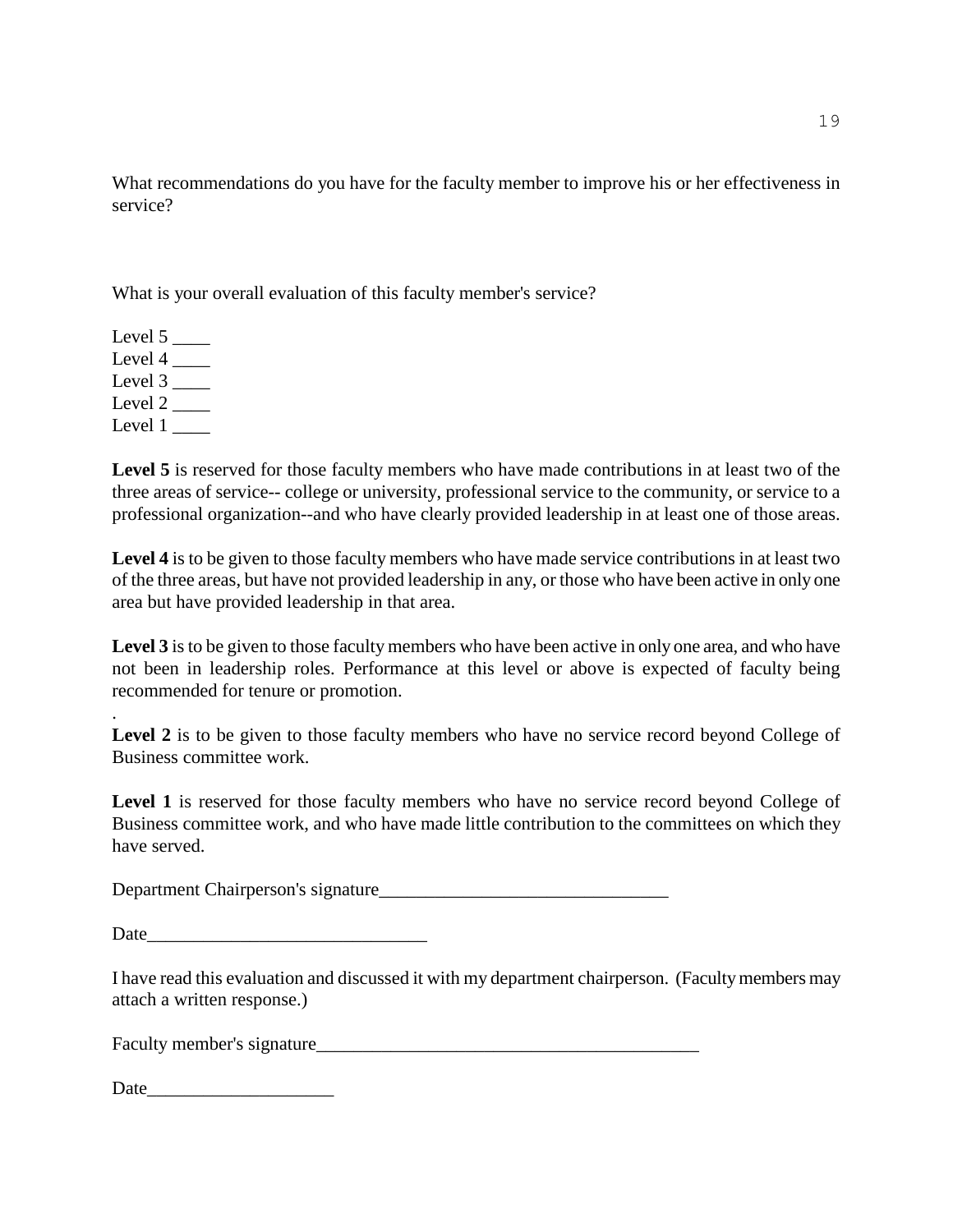#### <span id="page-20-0"></span>STUDENT EVALUATIONS

*[\(return to Table of Contents\)](#page-1-0)*

All classes taught by College of Business faculty during the regular academic year must be evaluated by the students using a form that is standard for the entire university. These evaluations become part of faculty members' permanent files and are used in reappointment, promotion, merit pay, and tenure decisions. The student evaluations are not, however, the sole basis of evaluation. (See TEACHING OBJECTIVES AND STANDARDS)

This space reserved for the Scantron Evaluation Form TEACHING IMPROVEMENT **ACTIVITIES** 

Activities designed to improve teaching in the College of Business are within the duties of the Teaching, Learning, Assessment, and Curriculum Committee. These activities may include, but are not limited to, the following areas:

|    | Teaching improvement workshops.     |
|----|-------------------------------------|
| 2. | Teaching improvement seminars.      |
|    | <b>Teaching Colleague Programs.</b> |

Teaching improvement activities will be included in the annual report of the Teaching, Learning, Assessment, and Curriculum committee.

# RESEARCH IMPROVEMENT ACTIVITIES

Activities designed to improve research in the College of Business are within the duties of the Faculty and Student Affairs Committee. These activities may include, but are not limited to, the following areas:

- 1. Research Workshops (brown-bag discussion)
- 2. Research Seminars (half-day or full-day program)
- 3. Research-Colleague Programs (voluntary program in which participants are matched in pairs in order to aid each other in a research-improvement agenda)

Research improvement activities will be included in the annual report of the Faculty and Student Affairs Committee.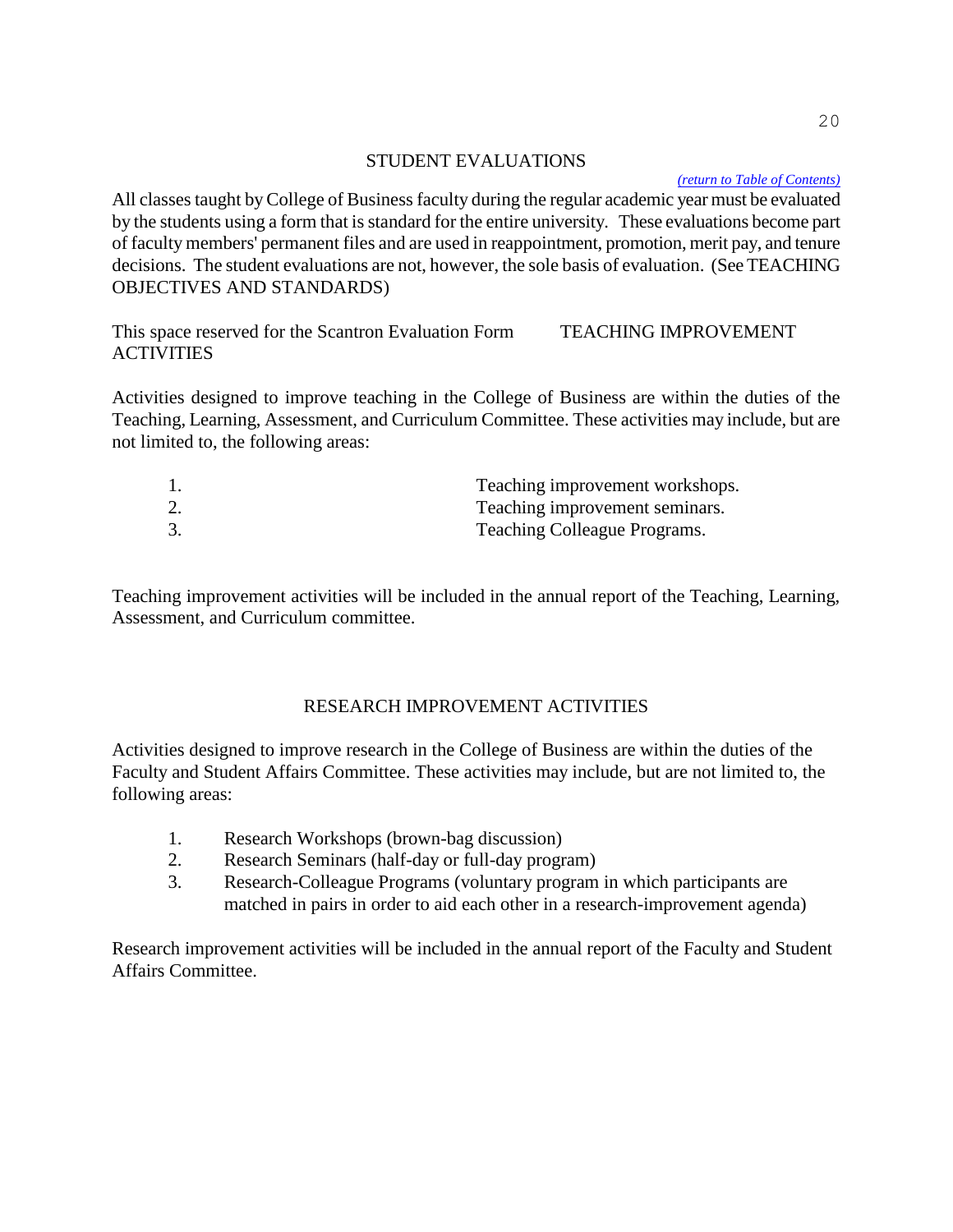# <span id="page-21-0"></span>COLLEGE OF BUSINESS GUIDELINES FOR SYLLABUS DEVELOPMENT

*[\(return to Table of Contents\)](#page-1-0)*

# All syllabi in the College of Business must meet the following criteria.

- 1. Individual faculty are responsible for the content, format, and implementation of the syllabi in the courses they are assigned to teach.
- 2. Syllabi should set out the course content that must be covered by any faculty teaching a section of that course.
- 3. Syllabi should highlight the content that demonstrates that AACSB standards are being addressed, including, but not limited to diversity, ethics, and international issues.
- 4. Syllabi should reflect reasonable goals, objectives, and the means by which those goals and objectives can be met. Correlations between course objectives and evaluation and assessment should be demonstrated in the syllabus.
- 5. Syllabi should be flexible enough that faculty can accomplish what is stated on the syllabi.
- 6. Syllabi should give clear instructions and descriptions of skill-building assignments.
- 7. Syllabi should contain language that informs students of their academic responsibilities.
- 8 Syllabi should contain language that reserves the right to make reasonable changes subject to reasonable notice.
- 9. Syllabi should not be so rigid that creativeness and improvement are discouraged.
- 10. Faculty should view syllabi as a promise or commitment to the students.

A minimum amount of information should be present in all syllabi provided in courses offered by the College. The major areas of information to be included in a syllabus are as follows:

- 1. Course information: Course title, course number, prerequisites, and days and hours class meets.
- 2. Instructor information: Full name, title, office location, office phone number, e-mail address, and office hours.
- 3. Text, readings, and materials.
- 4. Course description/objectives
- 5. Schedule of Topics
- 6. Course policies The following topics are suggested: attendance/lateness, class participation (explaining if/how participation will be graded), missed exams or assignments, academic dishonesty, available support services (i.e. learning centers, lab hours, tutors and disability support services)
- 7. Grading and evaluation: Clear criteria should be provided. The evaluation criteria should reflect the importance of course objectives and goals.

All faculty members must submit syllabi to the Dean of the College of Business for each class taught each semester. Syllabi must be submitted within one week of the start of class each semester.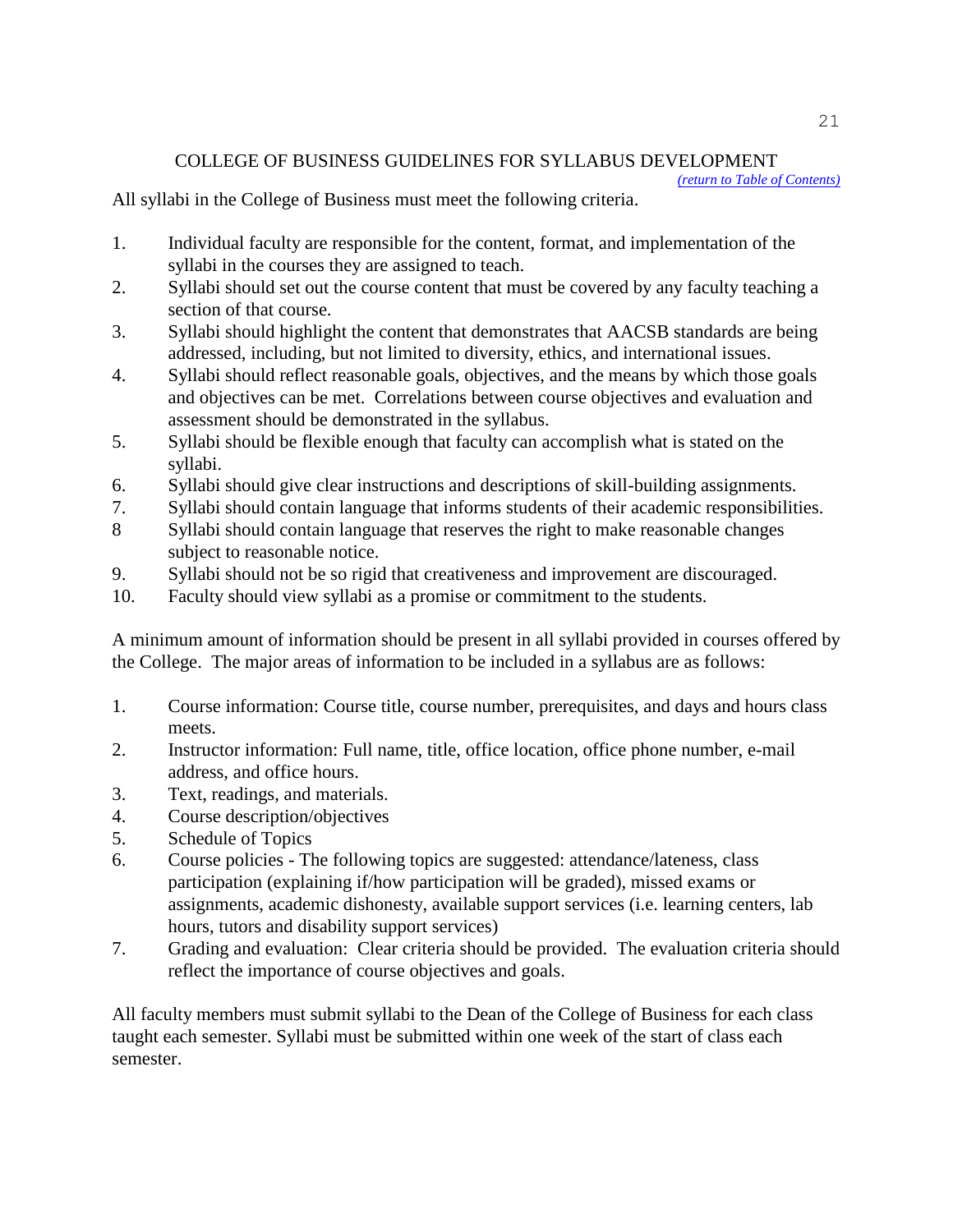#### <span id="page-22-0"></span>COLLEGE OF BUSINESS FACULTY DEVELOPMENT POLICIES

*[\(return to Table of Contents\)](#page-1-0)*

#### **OBJECTIVES**

The following policies and practices serve as general guidelines to faculty members in the College of Business with the intent of continuously improving the quality and quantity of research output and other scholarly activities.

#### FACULTY DEVELOPMENT PLAN

All faculty will prepare and submit an annual development plan to their respective department chair. Faculty will identify scholarly projects on which they are working, anticipated outcomes, planned attendance at conferences, projected costs, and assistance required of student workers.

In order to increase the intellectual contributions of the faculty, more emphasis will be placed on the development of faculty research plans. This should be accomplished by the particular department chairs through discussion with every faculty member of their research accomplishments, plans, and resource needs.

Additional resources, such as stipends and release time, will be provided to faculty who are attempting to develop their research programs. In particular, one or more summer stipends should be added which would be earmarked for such faculty.

As stated previously, a faculty research colleague program, similar to the Teaching Colleague Program, will be initiated by the Faculty and Student Affairs Committee

All faculty are encouraged to attend and/or participate in at least one professional meeting per year, and will receive travel support for that meeting.

#### FACULTY DEVELOPMENT FUND

To help research-oriented faculty be more productive and also encourage those that are not as research oriented, a faculty development fund for all COB faculty will be created. Each faculty member will be allocated \$200 to assist in his/her research efforts. The faculty member will be responsible for spending the money in a way that will increase his/her research efforts (e.g. attend extra conferences, purchasing software, student workers, travel, professional dues, journals, etc.). A list of approved uses will be generated by the Faculty and Student Affairs Committee.

#### SUMMER FELLOWSHIPS

Each spring, the College of Business will award up to two teaching summer fellowships, two summer community engagement fellowships, and two research fellowships.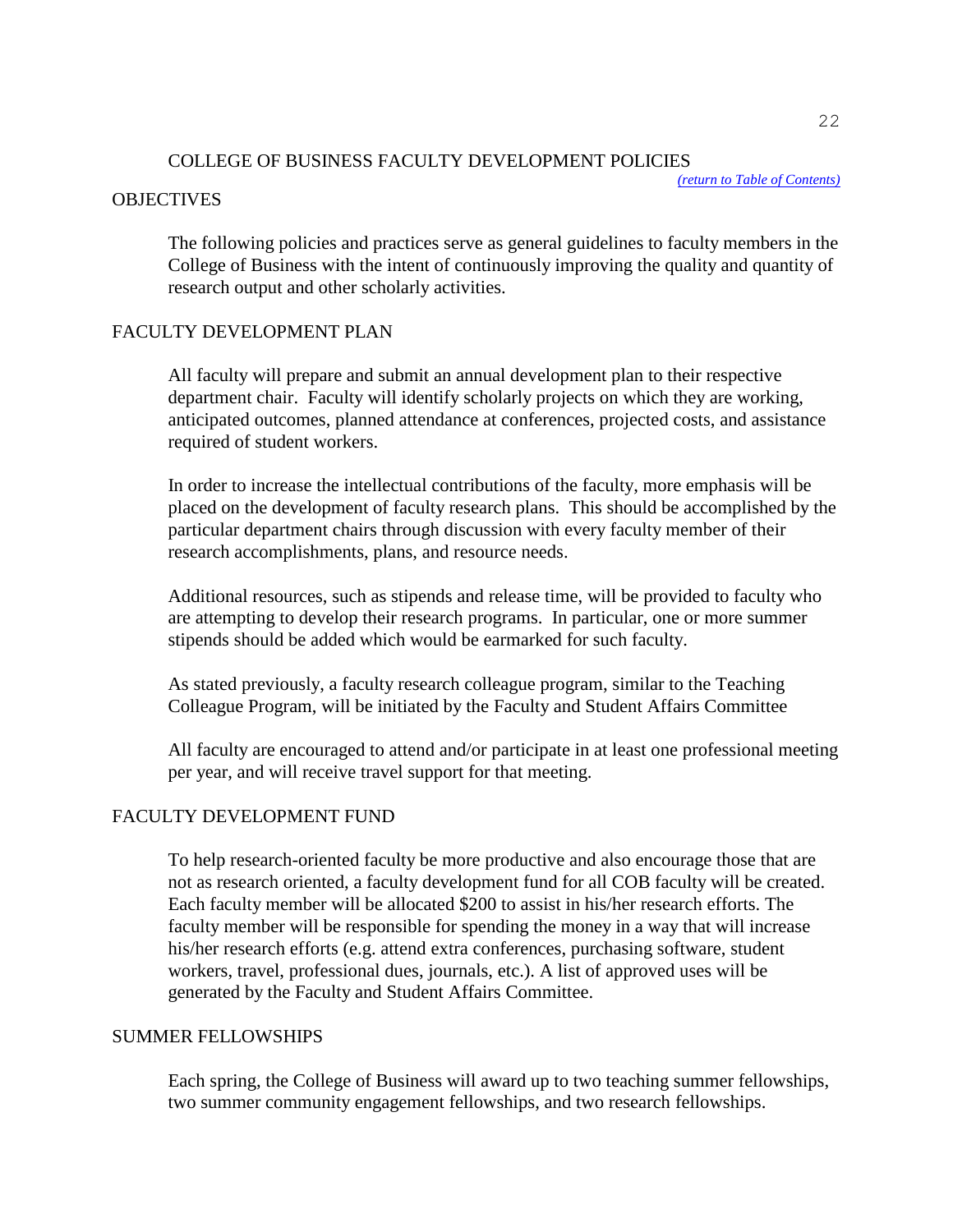#### STUDENT WORKERS

Each semester, faculty members may apply to their Dept. Chair for the assistance of a student worker. In some cases, an assistant is assigned for a limited time, and in other cases, the student worker is assigned for an unlimited time to work on a specific project. Student workers will primarily assist faculty in library research, data collection, data analysis, and other clerical functions.

#### OTHER RESOURCES

Faculty are encouraged to work informally with their colleagues, including those in other business disciplines, to identify mutual research interests and support scholarly activities.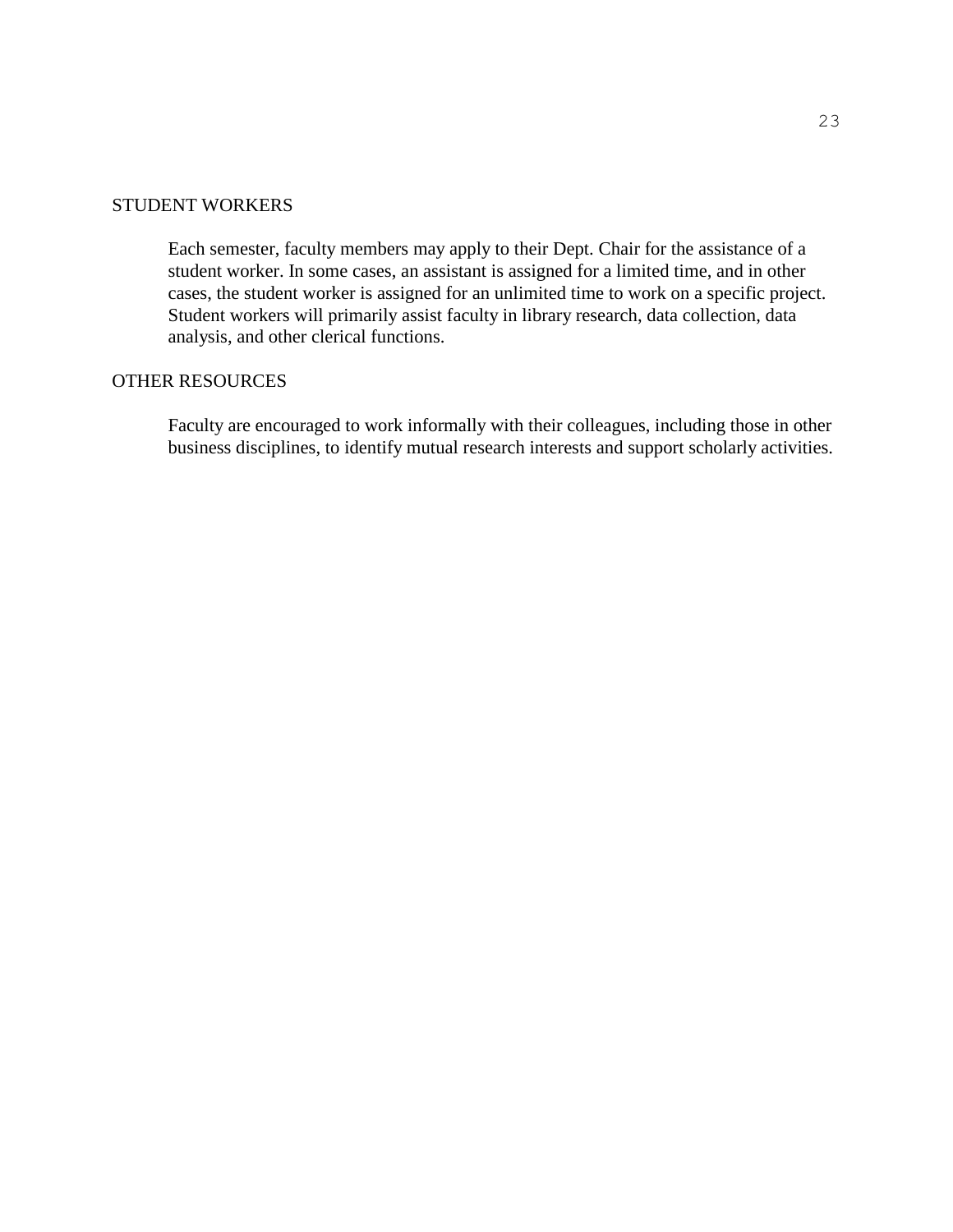# **RECOGNITION OF FACULTY**

#### *[\(return to Table of Contents\)](#page-1-0)*

<span id="page-24-0"></span>The *Dean's Awards for Excellence in Teaching, Research and Service* shall be awarded annually to eligible full-time members of the faculty. The awards are intended to recognize faculty members who have made outstanding contributions to the mission and goals of the College of Business.

# Awards Policies:

- 1. Evaluation Period: January to December (in keeping with the annual review process)
- 2. The Dean's Award for Excellence are granted for the following activities: Teaching Research Service
- 3. The maximum number of faculty awards which may be granted annually (if qualified candidates are identified) in each activity area is: Teaching (1) Research (1) Service (1)

# Membership of Awards Committee:

4. The membership of the Dean's Award for Excellence shall be comprised of the members of the College of Business Faculty and Student Affairs Committee (FASA). The FASA shall make recommendations to the Dean who is ultimately responsible for the final selection of the recipients of the awards.

# Award Nominations:

- 5. The chair of the FASA will announce the solicitation of nominations.
- 6. Nominations for each award can be submitted by the nominee, peers or student organizations.

# Application Process:

- 7. The chair of the FASA will notify candidates of their nomination. Candidates for the three awards will have two weeks to submit the appropriate documentation to qualify for consideration.
- 8. Documentation to be submitted for consideration for the **teaching award** includes a vita, three years of student evaluations, relevant syllabi, a teaching philosophy and a short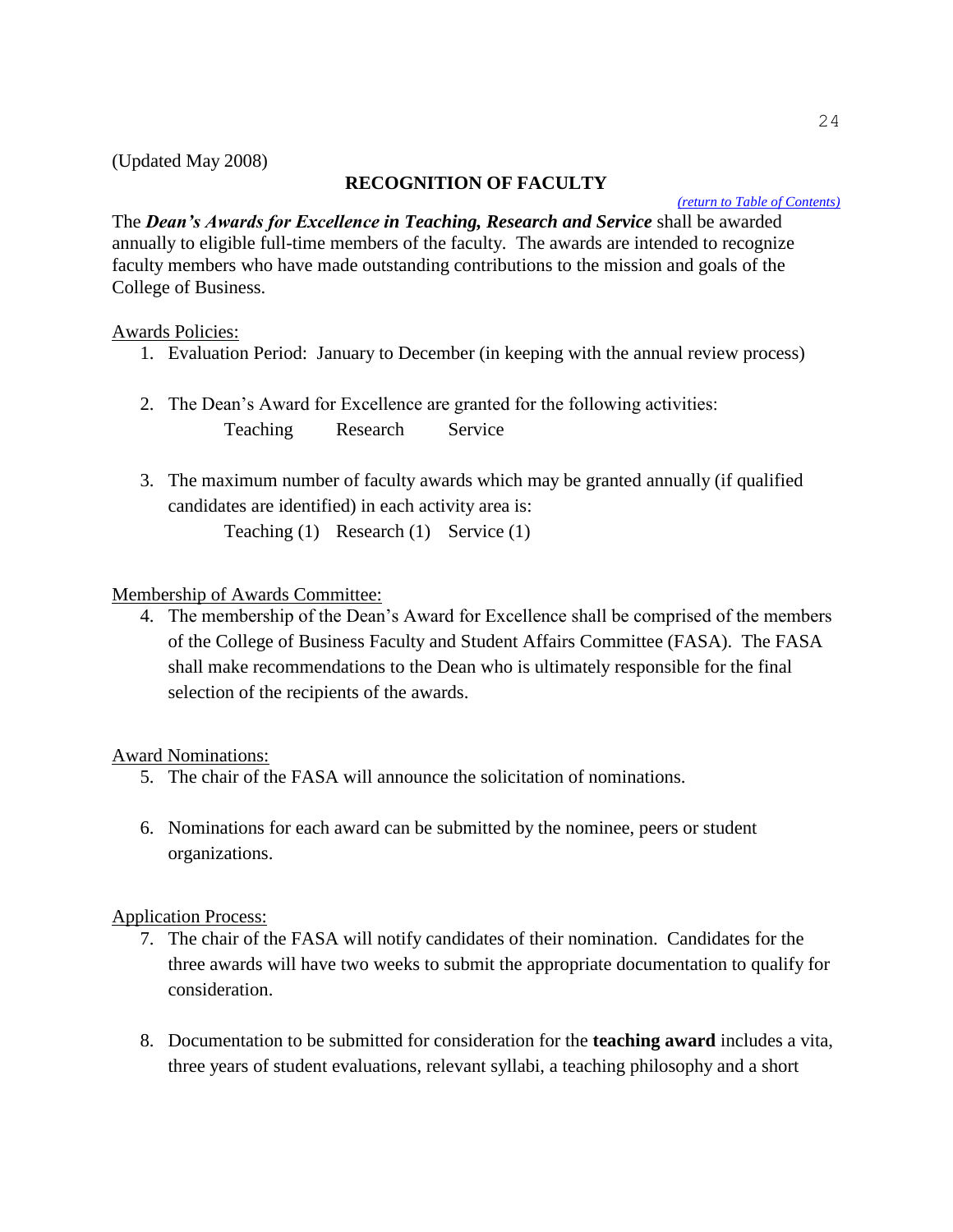narrative (no longer than two pages) detailing how the candidate's teaching activities have contributed to the College of Business's mission and learning outcome goals.

- 9. Documentation to be submitted for consideration for the **research award** include a vita and copies of research published during the award period and a short narrative (no longer than two pages) detailing how the candidate's research activities have contributed to the College of Business's mission and accreditation goals.
- 10. Documentation to be submitted for consideration for the **service award** include a vita and a short narrative (no longer than two pages) detailing the service activities and what role the candidate played. In addition, the narrative should address how the service activities contributed to the College of Business's mission and vision.

#### Award Criteria:

11. Criteria for the **teaching award** will include, but are not limited to, the following:

-linkage to COB learning outcome goals -demonstrated linkages to specific course objectives -evidence of teaching innovations -assurance of learning initiatives -evidence of student-centeredness -excellence in course delivery -excellence in course development -creativity in the teaching process to advance student learning -service to students (including, but not limited to, career advising, mentoring, and supervising internships) -excellence in advising -self-development activities undertaken that relate to teaching -presentations on teaching (e.g., on teaching methodology/innovations) made at professional meetings -other best practices consistent with the COB mission.

12. Criteria for the **research award** will be based on the following prioritized criteria, with consideration of the significance and impact of the research to the discipline and consistency with the COB mission: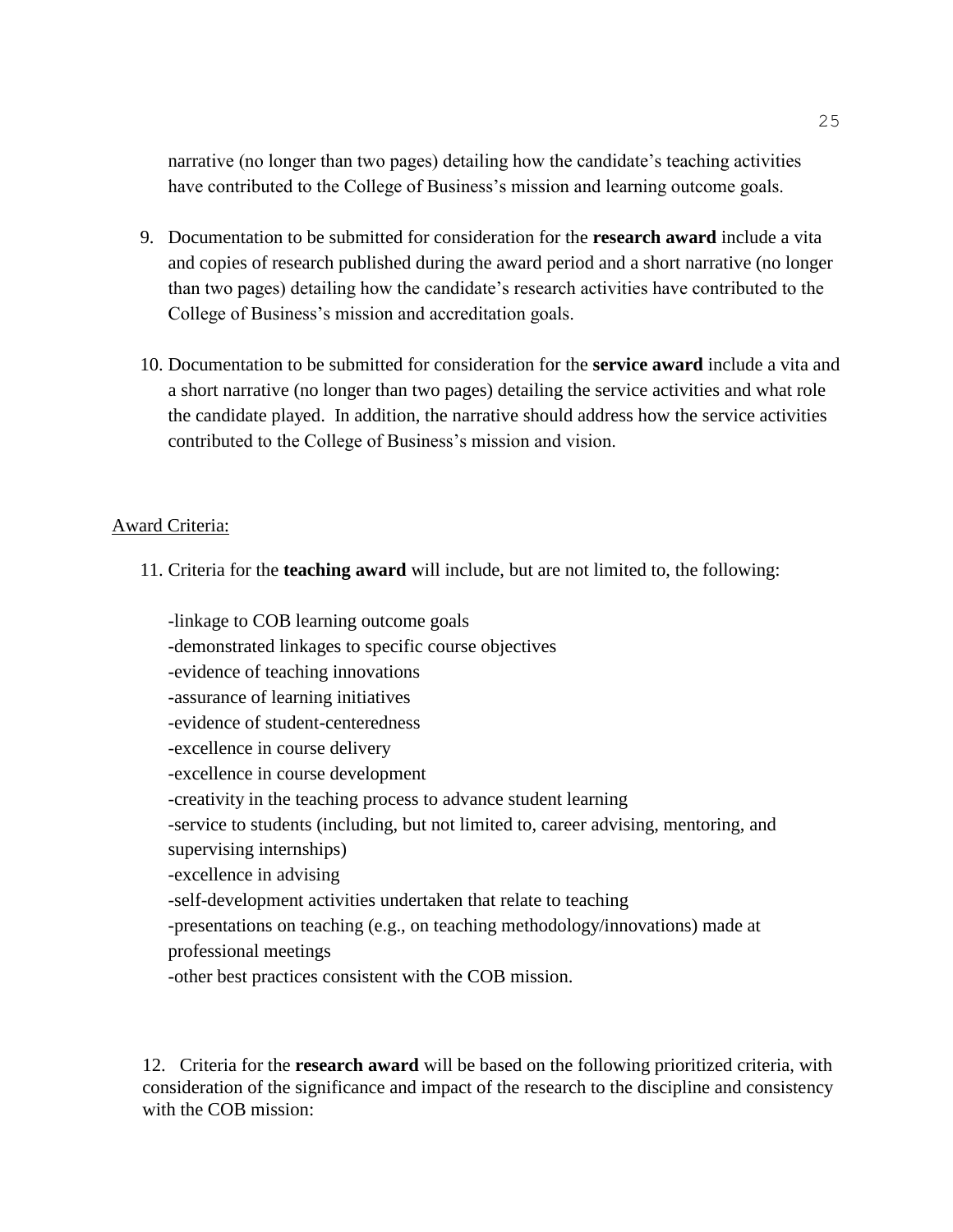- a. Accepted refereed articles
- b. Published textbooks
- c. Accepted non-refereed articles
- d. Proceedings (National)
- e. Published textbook chapters
- f. Proceedings (Regional)
- g. Published cases

In addition, the following activities will be considered for the research award:

-success in acquiring external funding in research

-involvement in professional/scholarly publications, such as serving as editor or a reviewer for professional/scholarly publications

-participation in professional associations or scholarly society events/activities -recognition through invitations to speak or to present at scholarly events

13. The criteria for the **service award**, in accordance with the COB mission, are as follows:

-contributions of exceptional merit and importance to department, college, university, profession (international/national, regional and state/local) and community

-offices held and duties performed

-relevance of service activity to the COB mission and goals

-outstanding service to students and/or student groups and organizations

#### Acknowledgement of Awards:

14. Awards will be announced by the Dean. The Dean's announcement will include a statement concerning the 'best practices' exhibited by each award winner. Outstanding contributions will be acknowledged through communications to the faculty and other relevant audiences.

#### Faculty Awards Calendar:

- January By January 31 the chair of the FASA will solicit nominations for the awards. The nomination deadline will be one week from notification.
- February The chair of the FASA will notify individuals of their nomination. Candidates will be given two weeks to submit applications. The FASA will evaluate the candidates' documents and make recommendations to the Dean by February  $28<sup>th</sup>$ .
- March The Dean's office will notify award winners and acknowledge their awards at the COB's Honors Day Program. The Dean's office will also disseminate informational communications concerning the contributions of the winners.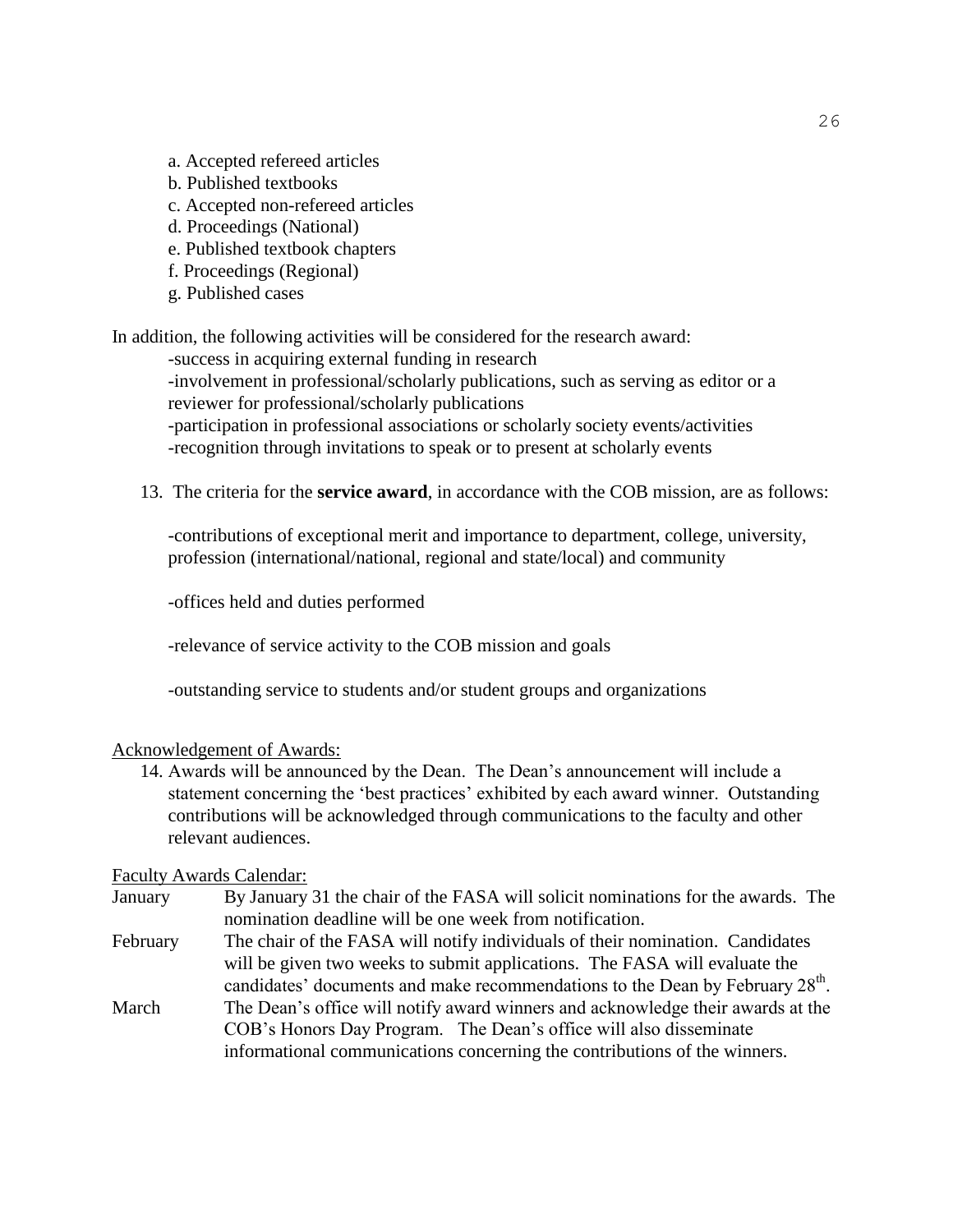#### <span id="page-27-0"></span>CURRICULAR CHANGES

#### *[\(return to Table of Contents\)](#page-1-0)*

Curricular changes may be initiated by individual faculty members. Initiative for curricular change may also come from Department Chairpersons or the Dean. Whatever the origin all proposals for curricular change are reviewed at the departmental, College, and university levels. New degree programs and majors must be approved by the Indiana Commission on Higher Education. Proposals or petitions for new courses or course modifications must be made using a New Course Petition (to add a new course), Modification Petition (to modify a program or course or to delete a course), a New Curricular Program Petition (to initiate a new program), Routing for Approval of Experimental Special Course (often used to install a course for the first time), or a Graduate Course Development Slip (for any graduate course modification, addition, or deletion). Forms are available in the College of Business office.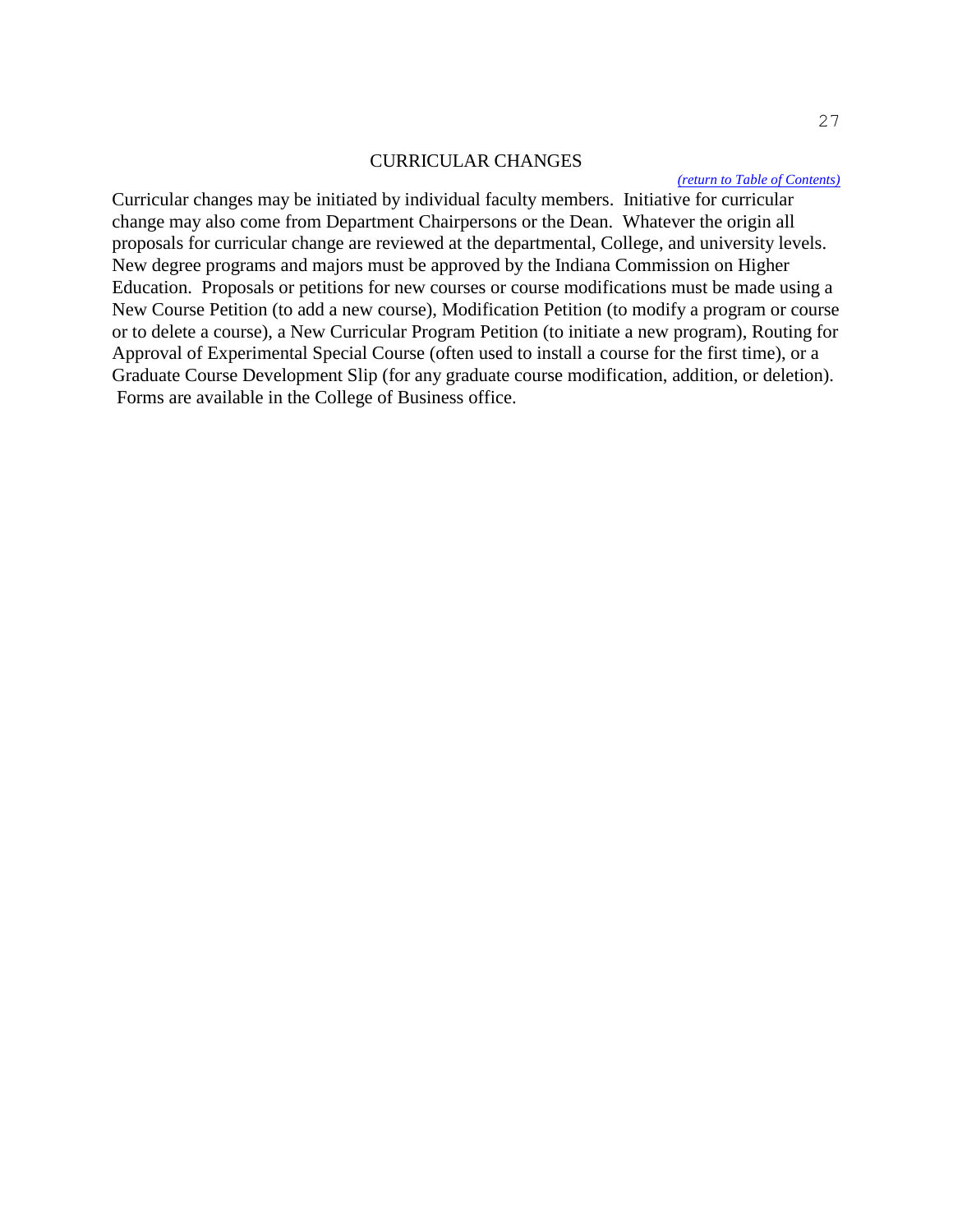# UNIVERSITY OF SOUTHERN INDIANA COLLEGE OF BUSINESS POLICY ON RECRUITMENT AND SELECTION OF FULL-TIME FACULTY

*[\(return to Table of Contents\)](#page-1-0)*

- <span id="page-28-0"></span>1. All search and hiring processes will be carried out in conformity with University policies.
- 2. There will be a search and selection committee for every position, although the same committee may be used if a department is hiring more than one person during a year.
- 3. The Department Chair may head the committee or may appoint a chair. The Committee Chair is accountable for the work of the committee. Committees should include one member from outside the department doing the hiring.
- 4. All full-time positions will have a job description, be announced in USI Notes, and notices will be sent to a common list of Colleges.
- 5. All tenure-track positions will be nationally advertised.
- 6. Committees should contact references before inviting candidates for interviews. The committee should draw up a list of questions to be asked of references for all candidates.
- 7. Committees will ordinarily invite two or three candidates for interviews on campus, although the number is subject to budgetary constraints. All candidates should be interviewed by telephone before being invited to the campus. The purpose of this interview is to determine that parameters of the position, teaching load, salary, etc. are satisfactory. The committee should draw up a list of points to cover and questions to be asked of candidates during the telephone interview.
- 8. All candidates should make a presentation before the committee and other faculty who care to attend.
- 9. The decision to recommend an offer to a candidate will be made by the Department Chairperson in consultation with the committee and the Dean and is subject to approval from the President.
- 10. The role of the Dean is to advise the Chair, assure that policies are being followed, make salary determinations, and assist the committee in the visitation.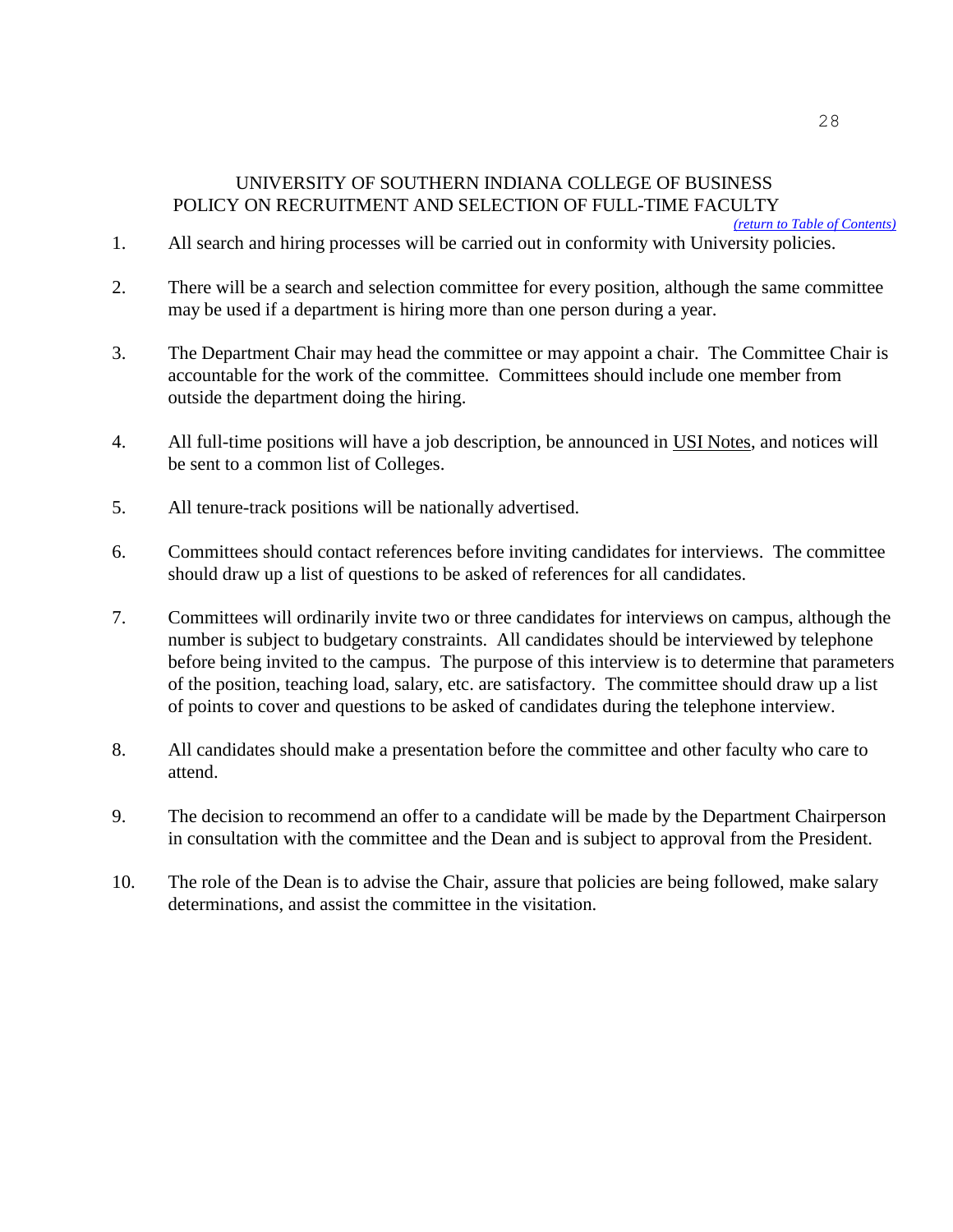#### <span id="page-29-0"></span>2012-2013 TRAVEL SUPPORT

Faculty Development Travel taken from [http://www.usi.edu/provost/faculty-resources.](http://www.usi.edu/provost/faculty-resources)

- The Provost's signature is required for all out-of-state travel and when Faculty Development funding is requested.
- Faculty Development Travel Funds, provided through the Office of the Provost, are available to all full-time faculty members who present a paper or poster at a conference, actively participate in a workshop, or hold an office in an organization sponsoring a conference.
- Faculty Development monies are provided at the discretion of the Provost after college and/or department funding has been exhausted. Supporting documentation is required as indicated on the
- Effective for the 2012-2013 fiscal year, Faculty Development Travel funds will provide per full-time faculty member:

\$500 for Domestic Trips \$700 for Non-Contiguous US International Trips Maximum Yearly Allowance of \$1200

Part-time faculty are eligible for a maximum annual award of \$500 to support professional development travel. These funds are awarded on a first-come, first-serve basis. In order to qualify, part-time faculty must follow the same guidelines as those for the full-time faculty as mentioned above.

[Travel regulations](http://www.usi.edu/busoff/travel/authoriz.asp) are to be reviewed prior to traveling, especially [International travel](http://www.usi.edu/ips/faculty.asp) policies and procedures for Study Abroad involving student programs/groups.

All faculty must complete their [Travel Reimbursement](http://www.usi.edu/busoff/travel/forms.asp) form within 60 days following the last travel day of each specific travel date. Claims submitted after 60 days must be resubmitted to the financial manager and the Office of the Provost for approval. Attach complete documentation verifying travel expenses prior to forwarding to the Office of the Provost.

# MILEAGE RATE CHANGE - EFFECTIVE IMMEDIATELY

*From: Stanley, Susanne L Sent: Friday, June 24, 2011*

The State of Indiana has increased its mileage reimbursement rate to \$0.44 for each business mile driven. Therefore, effective July 1, 2011, the University of Southern Indiana will increase its mileage reimbursement rate to \$0.44 per mile for each business mile driven using a personallyowned vehicle.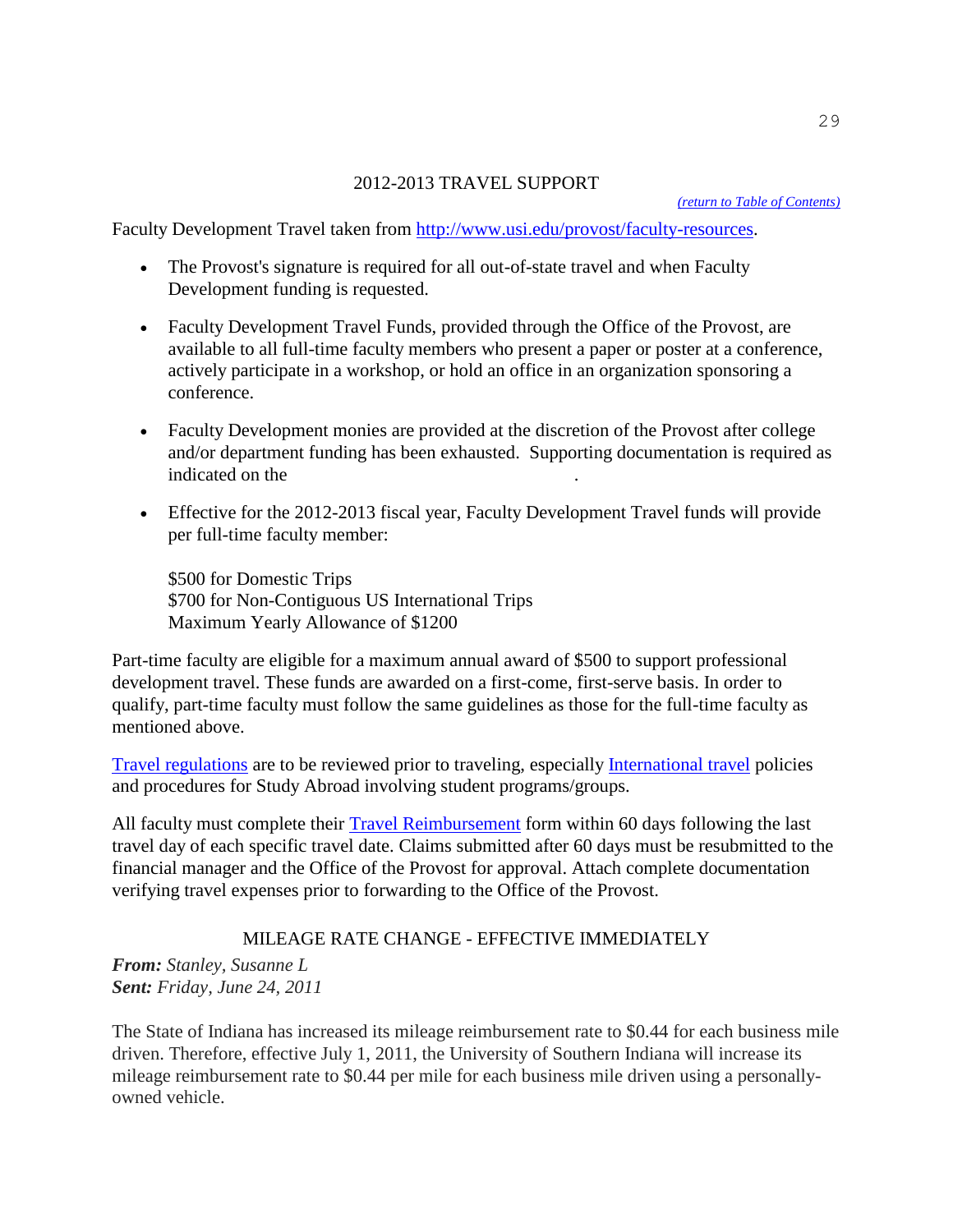*IMPORTANT REMINDER:* Review the following travel policies regarding business trips to distant cities/locations using your personal vehicle:

In addition to claiming mileage to a distant location, a traveler may be reimbursed a maximum of two days Per Diem allowance (a day each side of the business dates as determined by the best flight itinerary), two nights lodging (a night each side of the business dates as determined by the best flight itinerary), tolls and parking.

However, the total reimbursement for the mileage, lodging, per diem, tolls and parking may not be greater than the total cost of the best flight itinerary (available 30 days prior to departure), the cost of airport parking, and the cost of ground transportation.

If a traveler chooses to drive and not fly, and this decision results in additional days while in travel status, then the additional days are considered personal vacation time and are to be recorded as such. The traveler is still eligible for lodging costs and per diem allowance for these days as long as the request is in accordance with the previous paragraph.

Travel support from the College of Business Foundation Account will be allocated through the office of the Dean of Business as shown below. All travel will be approved by the Associate Dean.

All amounts are maximums and apply to allowable expenses properly documented.

| 1. | Presentation of a refereed paper(s) at a national<br>or international conference:                                                                                                      | \$1,100 |
|----|----------------------------------------------------------------------------------------------------------------------------------------------------------------------------------------|---------|
| 2. | Presentation of a refereed paper(s) at a regional<br>conference; Attending a conference as an officer<br>of a professional organization, as a track chair,<br>or as a paper discussant | \$550   |
| 3. | Attending a conference as an observer                                                                                                                                                  | \$330   |
|    | (New doctorates or ABD during the first two                                                                                                                                            | \$660   |
|    | years of employment)                                                                                                                                                                   |         |

Total support from the College of Business Foundation accounts for any faculty member will be limited to \$1,320 for the year.

Departments have travel budgets of \$400 per department member in addition to support from the Vice President's and Dean's offices. These funds are in addition to the faculty development funds of \$200 allocated to each faculty member, which may be used for travel at the discretion of the faculty member.

There may be circumstances when the College may gain an extraordinary benefit by having someone at a conference or workshop. Additional funding for these situations will be handled on a case-by-case basis.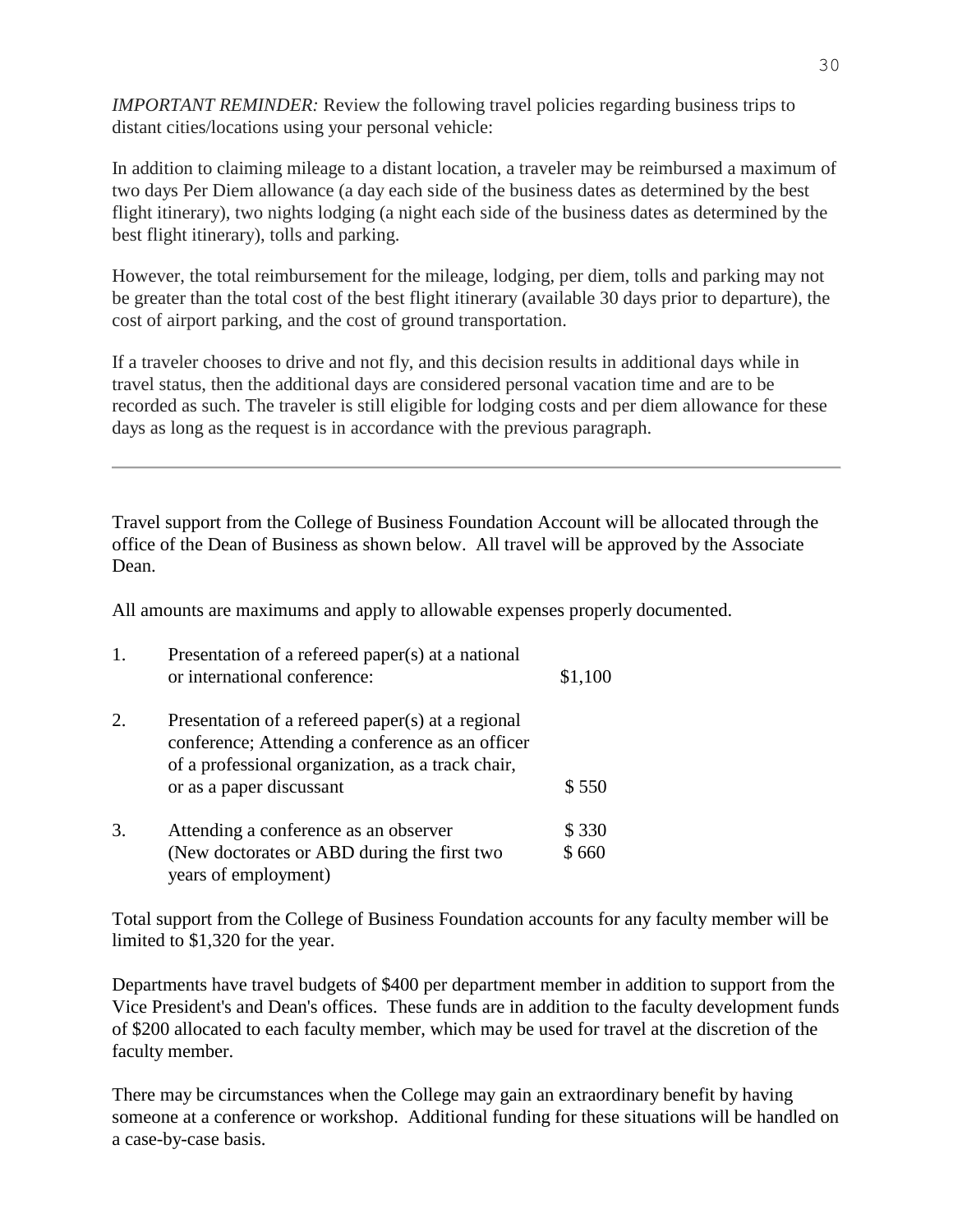# <span id="page-31-0"></span>REAPPOINTMENT GUIDELINES AND PROCEDURES College of Business University of Southern Indiana

#### *[\(return to Table of Contents\)](#page-1-0)*

- 1. In order to be considered for reappointment to the College of Business, a faculty member must first make formal application. Application forms are available in the College of Business office. Completed applications should be submitted to the individual's respective Department Chairperson.
- 2. Recommendations on reappointments will be made at four distinct levels of the College of Business in the following order of occurrence: Department Personnel Committee, Department Chairperson, College Personnel Committee and College Dean.
- 3. An applicant for reappointment will be notified of his/her progress toward retention at two stages of the deliberative process. The applicant's Department Chairperson will provide feedback on the Department's recommendations and the Dean of the College of Business will provide feedback on the College's recommendations.
- 4. Reappointment to the College of Business is based upon an individual's accomplishments in the areas of teaching, scholarship, and service since the last employment review.\* It is the responsibility of the applicant to verify that accomplishments have been made in the areas of teaching, scholarship, and service. Accordingly, an applicant for reappointment is advised to submit supporting evidence with his/her application. This evidence could include such documents as copies of published articles, letters of commendation, sample examinations, student evaluations, teaching schedules, committee reports, and vitae.

\* Performance criteria for teaching, scholarship, and service can be found in the [College](#page-7-0) of [Business Objectives and Standards](#page-7-0) and the University Faculty Handbook.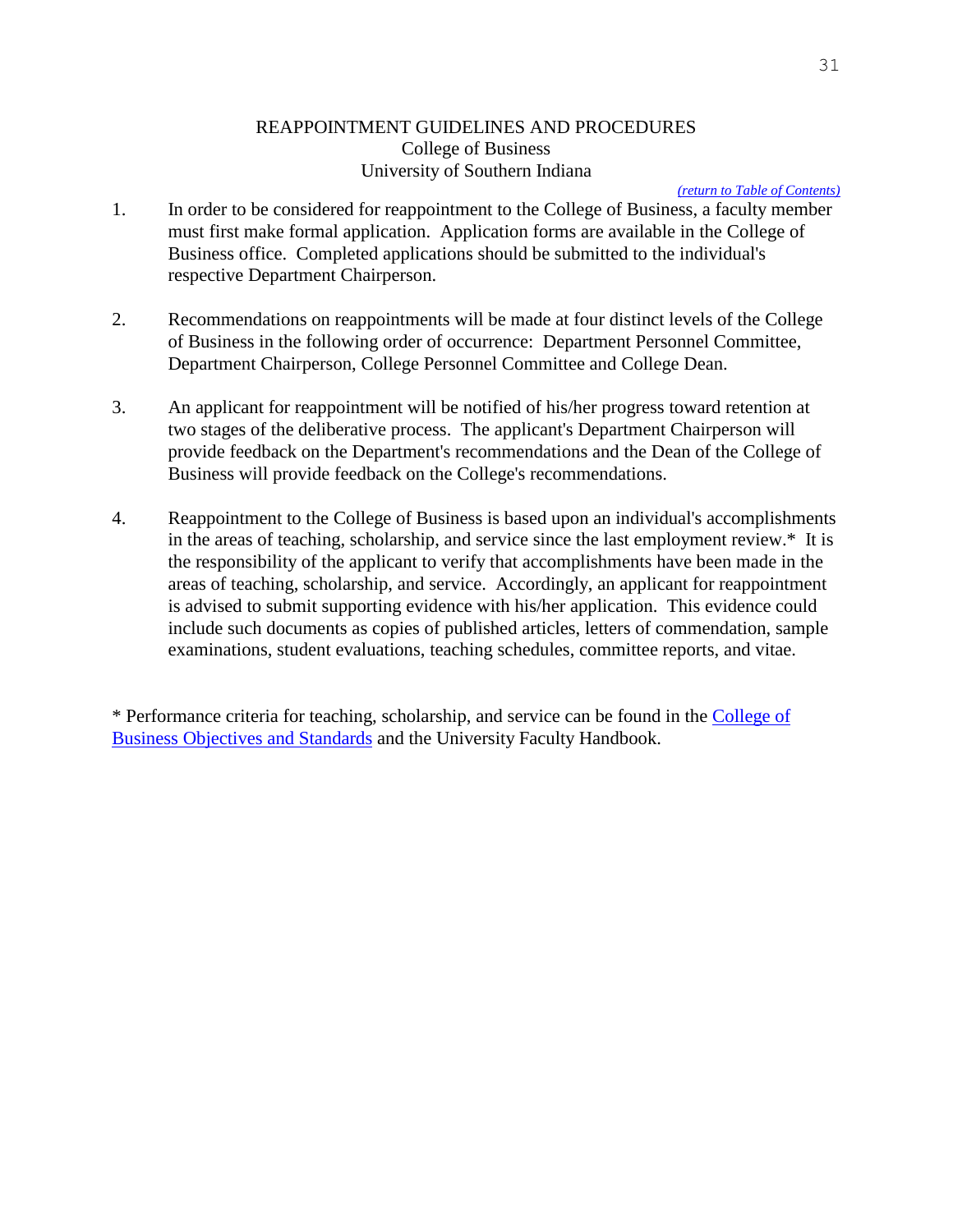#### <span id="page-32-0"></span>TENURE GUIDELINES AND PROCEDURES College of Business University of Southern Indiana

#### *[\(return to Table of Contents\)](#page-1-0)*

- 1. In order to be considered for tenure in the College of Business, a faculty member must first make formal application. Application forms are available in the College of Business office. Completed applications should be submitted to the individual's respective Department Chairperson.
- 2. Recommendations on tenure will be made at four distinct levels of the College of Business in the following order of occurrence: Department Personnel Committee, Department Chairperson, College Personnel Committee and College Dean.
- 3. An applicant for tenure will be notified of his/her progress at two stages of the deliberative process. The applicant's Department Chairperson will provide feedback on the Department's recommendations and the Dean of the College of Business will provide feedback on the College's recommendations.
- 4. Tenure in the College of Business is based upon an individual's accomplishments in the areas of teaching, scholarship, and service since the initial date of his/her appointment to a tenure-track position.\* It is the responsibility of the applicant to verify that accomplishments have been made in the areas of teaching, scholarship, and service. Accordingly, an applicant for tenure is advised to submit supporting evidence with his/her application. This evidence could include such documents as copies of published articles, letters of commendation, sample examinations, student evaluations, teaching schedules, committee reports, and vitae.

\* Performance criteria for teaching, scholarship, and service can be found in the [College of](#page-7-0)  [Business Objectives and Standards](#page-7-0) and the University Faculty Handbook.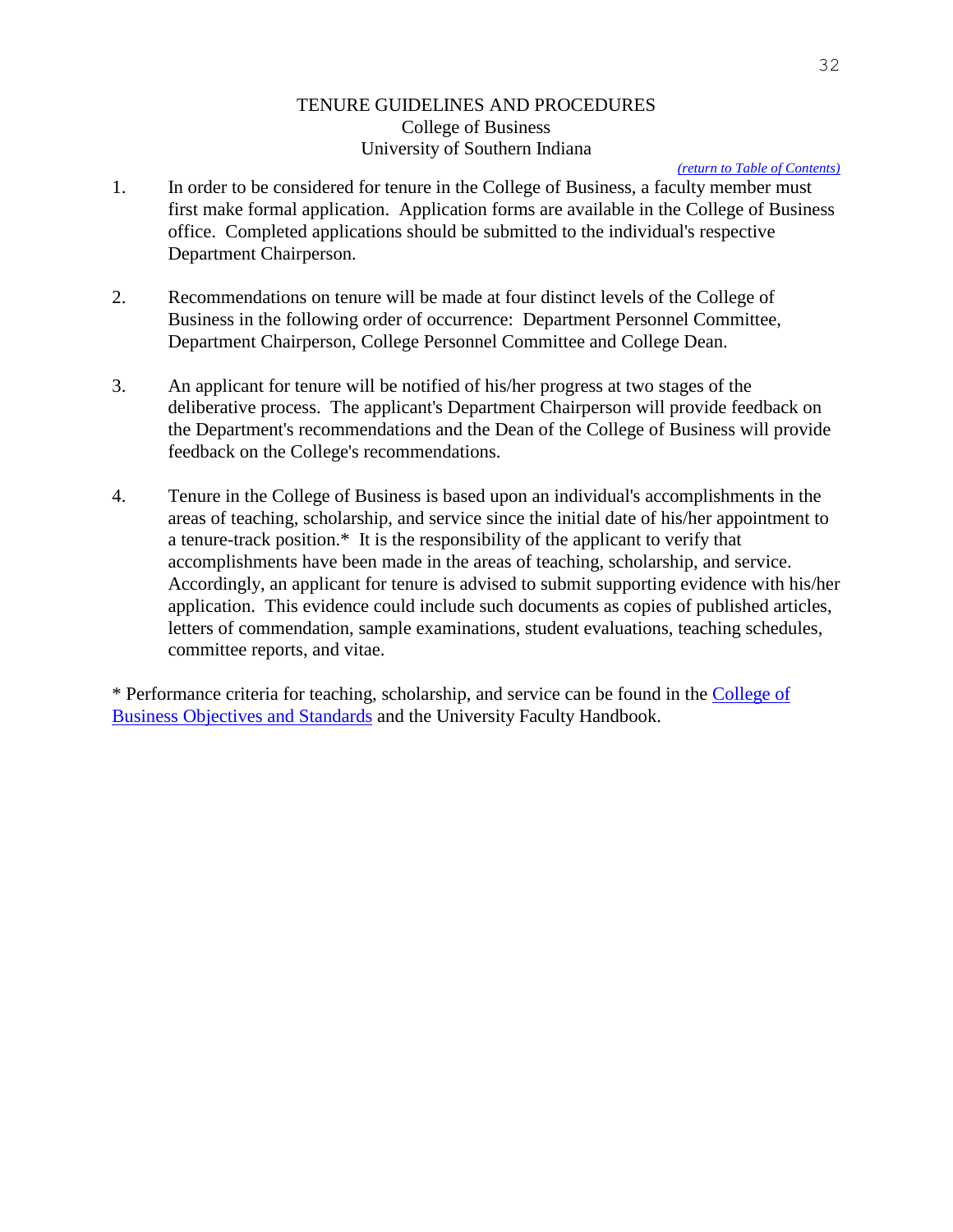#### PROMOTION GUIDELINES AND PROCEDURES College of Business University of Southern Indiana

#### *[\(return to Table of Contents\)](#page-1-0)*

- <span id="page-33-0"></span>1. In order to be considered for promotion in the College of Business, a faculty member must first make formal application. Application forms are available in the College of Business office. Completed applications should be submitted to the individual's respective Department Chairperson.
- 2. Recommendations on promotion will be made at four distinct levels of the College of Business in the following order of occurrence: Department Personnel Committee, Department Chairperson, College Personnel Committee, and College Dean. The file then moves to the University Promotions Committee and then to the Provost.
- 3. An applicant for promotion will be notified of his/her progress at two stages of the deliberative process. The applicant's Department Chairperson will provide feedback on the Department's recommendations and the Dean of the College of Business will provide feedback on the College's recommendations.
- 4. Promotion in the College of Business is based upon an individual's accomplishments in the areas of teaching, scholarship, and service since the initial date of his/her appointment to a tenure-track or tenured position\*. It is the responsibility of the applicant to verify that accomplishments have been made in the areas of teaching, scholarship, and service. Accordingly, an applicant for promotion is advised to submit supporting evidence with his/her application. This evidence could include such documents as copies of published articles, letters of commendation, sample examinations, student evaluations, teaching schedules, committee reports, and vitae.

\* Performance criteria for teaching, scholarship, and service can be found in the College of Business Handbook (Objectives and Standards) and the University Faculty Handbook.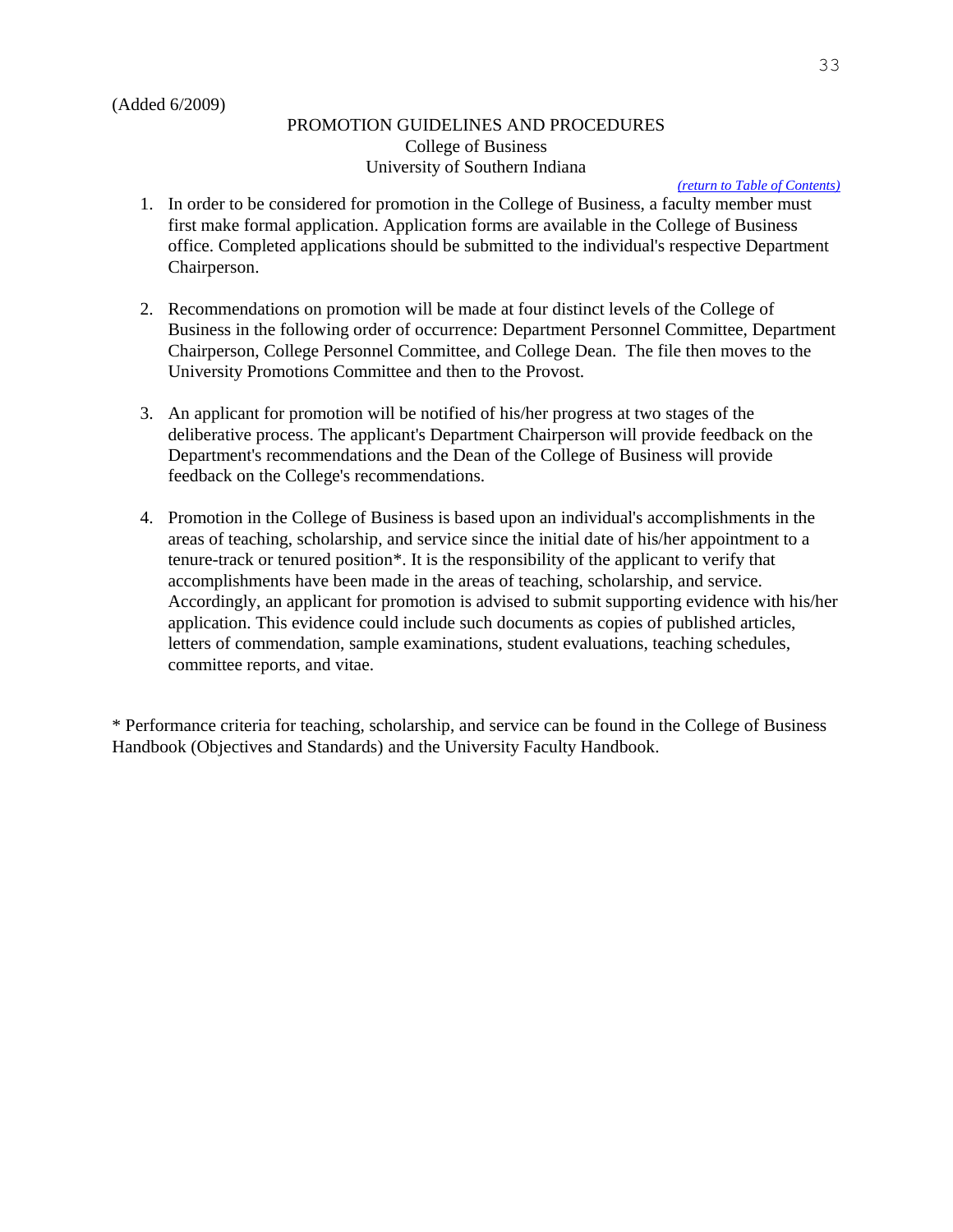(Bylaw changes approved by faculty, March 2011)

#### <span id="page-34-0"></span>DEPARTMENTAL PERSONNEL COMMITTEES

#### *[\(return to Table of Contents\)](#page-1-0)*

College of Business Personnel Committees formed for the purpose of evaluating and making recommendations on applications for reappointment, tenure, and promotion must

- 1. Consist of a minimum of three members. (Any faculty member who is chosen or elected to serve on a departmental personnel committee is obligated to do so.)
- 2. Exclude Department Chairs, department representatives to the College of Business Personnel Committee, and, in the case of promotion applications, the College of Business representative to the University Promotions Committee. (Any individual who is a candidate for promotion may not participate in the promotion review process at any level during the year of his or her candidacy.)
- 3. Consist of tenured faculty within the department only, and, in the case of promotion applications, at least one member holding the rank for which the applicant is applying, or a higher rank.
	- a. In the event that there are fewer than two tenured faculty within the Department, no department personnel committee will be formed. The application will be reviewed and evaluated by the Department Chair then forwarded to the College of Business Personnel Committee.
	- b. In the event that there are only two tenured faculty in the Department, both shall serve, and they shall select an additional member from the tenured faculty within the College of Business to form a committee of three members.
	- c. In the event that there are three or more tenured faculty in the Department, the Committee shall consist of all such faculty.
- 4. Elect, at the first meeting, one member to serve as committee chair